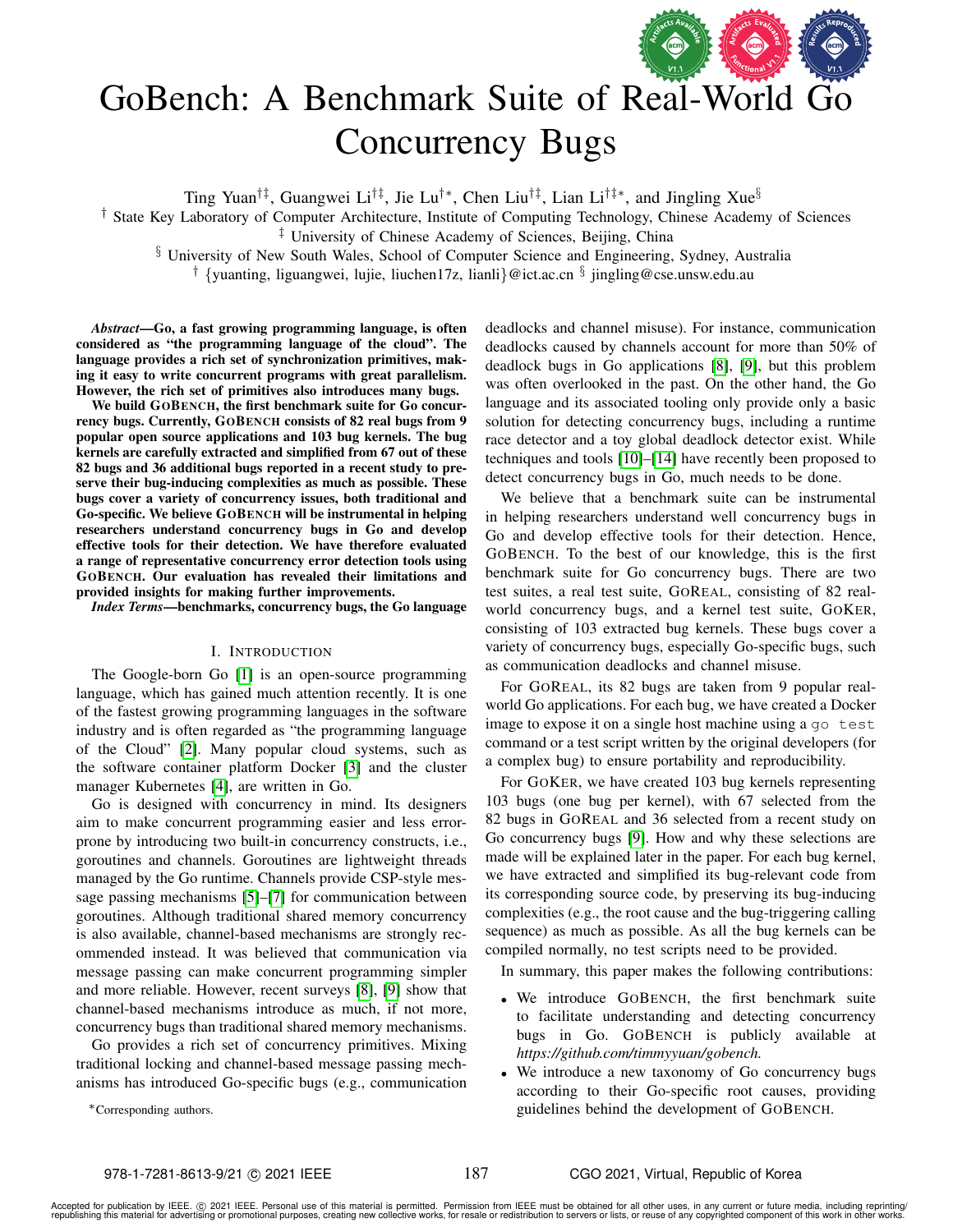• We have evaluated a range of representative tools for finding Go concurrency bugs using GOBENCH. Our evaluation has revealed their limitations and provided insights for developing improved bug-detection tools.

The rest of this paper is organized as follows. Section [II](#page-1-0) reviews concurrency constructs in Go and examines different types of concurrency bugs using examples. Section [III](#page-3-0) introduces GOBENCH. Section [IV](#page-6-0) evaluates existing concurrency bug-detection tools using GoBench. Section [V](#page-9-0) reviews the related work and Section [VI](#page-9-1) concludes the paper.

# II. BACKGROUND

<span id="page-1-0"></span>Go is a statically typed, compiled programming language designed for concurrent programming. It offers a rich set of concurrency primitives, supporting both CSP-style concurrency and traditional shared memory mechanisms. The rich set of concurrency primitives not only facilitates concurrent programming but also bring in many concurrency bugs. In this section, we briefly introduce common concurrency mechanisms in Go and illustrate different types of concurrency bugs.

## *A. Goroutine*

Goroutine is the concurrency unit in Go, a lightweight thread managed by the Go runtime. Unlike system threads, goroutines are cheaper to create. It is common to have hundreds of thousands of goroutines running on a single machine.

We can create a goroutine, by adding simply the keyword go before a function call, to run it concurrently with other functions. In practice, goroutines are often created using anonymous functions, declared in other functions. All local variables declared before an anonymous function are accessible inside. These variables are potentially shared between a parent goroutine and a child goroutine executing the anonymous function, resulting potentially in Go-specific data races.

## *B. Concurrency Primitives*

Table [I](#page-1-1) summarizes the basic synchronization primitives in Go. These can be used in shared-memory and message-passing concurrency. Those for shared-memory are packaged in the sync library, including mutual exclusive locks (i.e., Mutex and RWMutex), conditional variables (i.e., Cond), and atomic memory operations (i.e., atomic). These constructs are also available in languages such as Java and C/C++. Once is a new primitive to guarantee that a function is only executed once. When Once.Do(foo) is invoked multiple times, foo is executed only for the first invocation. Waitgroup is similar to thread join, where a goroutine can be used to wait for a set of goroutines in the Waitgroup to finish.

For message-passing, Go uses statically-typed channels to send and receive messages across the goroutines. Channels can be buffered or unbuffered. Buffered channels are asynchronous. Thus, sending (receiving) operations to a buffered channel will not block unless the buffer is full (empty). On the other hand, the sender (receiver) of an unbuffered channel will block if there is no corresponding receiver (sender) available. A channel can be set to nil or closed. Receiving messages

TABLE I CONCURRENCY PRIMITIVES IN GO.

<span id="page-1-1"></span>

| Model   | Primitive | Semantic                      |  |  |  |  |  |
|---------|-----------|-------------------------------|--|--|--|--|--|
|         | Mutex     | a mutual exclusive lock       |  |  |  |  |  |
|         | RWMutex   | a reader/writer lock          |  |  |  |  |  |
| Shared  | atomic    | an atomic memory operation    |  |  |  |  |  |
| memory  | Cond      | a condition variable          |  |  |  |  |  |
|         | Once      | exactly one action per object |  |  |  |  |  |
|         | WaitGroup | waiting for multiple          |  |  |  |  |  |
|         |           | goroutines to finish          |  |  |  |  |  |
|         |           | a channel for exchanging data |  |  |  |  |  |
| Message | chan      | between concurrent goroutines |  |  |  |  |  |
| passing | select    | waiting on multiple channel   |  |  |  |  |  |
|         |           | operations                    |  |  |  |  |  |

from a closed channel will get an empty response immediately and receiving messages from a nil channel will block the receiver forever. Moreover, a new switch-like select statement can be used for communication across the multiple channels. A select statement waits for multiple channels, blocking until it can use one of its waited channels (nondeterministically) or when it can execute a default case.

This rich set of concurrency primitives enables high-level concurrency patterns to be implemented in multiple ways. However, misuse of these primitives often leads to concurrency bugs, as evident in this paper and previous studies [\[8\]](#page-11-6), [\[9\]](#page-11-7).

## *C. Concurrency Bugs*

Following [\[8\]](#page-11-6), [\[9\]](#page-11-7), [\[15\]](#page-11-10), we classify Go concurrency bugs into blocking and non-blocking bugs. We can further differentiate bugs in each category according to their root causes.

*1) Blocking Bugs:* These include (a) resource deadlocks (due to misuse of locks), (b) communication deadlocks (due to misuse of synchronization or channels), (c) mixed deadlocks (due to, e.g., misuse of both locks and channels). The former two are the two main sources of deadlocks [\[15\]](#page-11-10)–[\[18\]](#page-11-11). A goroutine leak occurs when it waits to receive messages from a channel (post to a channel) forever, as no sender (receiver) is available. Without loss of generality, we consider goroutine leaks as a special case of blocking bugs.

*a) Resource Deadlocks:* A resource deadlock occurs when a set of goroutines block each other where each is waiting for resources held by some others in the set. Traditional resource deadlocks, such as double locking or acquiring locks in conflict orders (*AB-BA deadlock*), have been well studied and can be detected with existing techniques [\[19\]](#page-11-12)–[\[23\]](#page-11-13).

In Go, there are Go-specific resource deadlocks. For a readwrite lock, RWMutex, a write lock request is given a higher priority than a read lock request and a goroutine can acquire the same read lock multiple times without causing double locking. Therefore, a new type of resource deadlocks can result when a goroutine  $(G_1)$  tries to acquire a write lock between the two read lock requests from another goroutine  $(G_2)$ .  $G_1$ 's write lock request will be blocked since  $G_2$  has already held a read lock. However,  $G_2$ 's second read lock request will also be blocked since  $G_1$ 's write lock request has a higher priority. For convenience, such deadlocks are referred to as *RWR deadlocks*.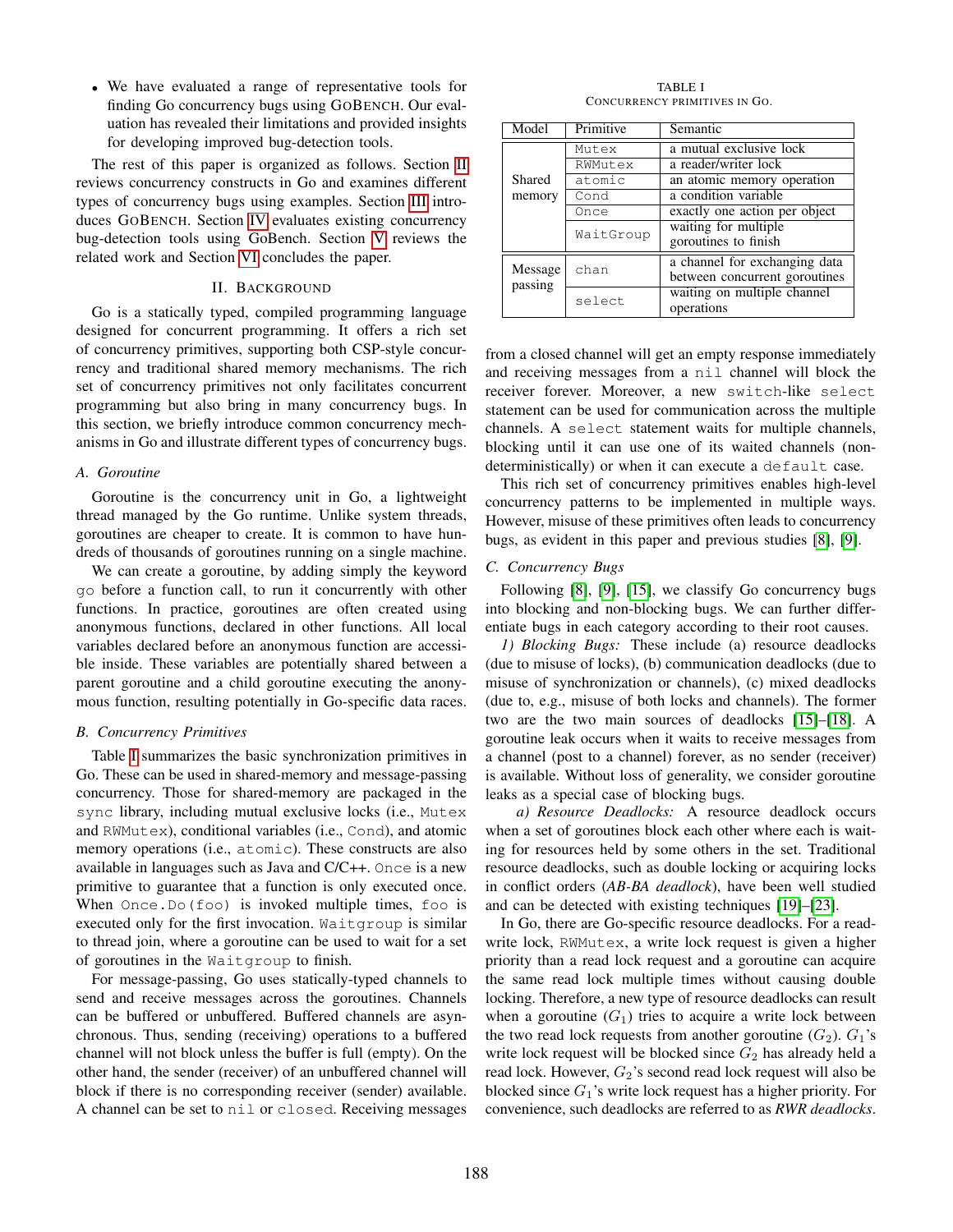

<span id="page-2-0"></span>Fig. 1. A mixed deadlock from Kubernetes (bugID Kubernetes#10182) [\[24\]](#page-11-14).

*b) Communication Deadlocks:* In communication deadlocks, messages are the resources for which goroutines wait. There is a set of goroutines where each is waiting for a message from another in the set. Most communication deadlocks in Go are due to misuse of channels, although traditional communication deadlocks caused by condition variables Cond and WaitGroup also exist [\[9\]](#page-11-7). Unlike resource deadlocks, communication deadlocks are less studied in the literature.

By default, channels are unbuffered. The send (receive) operation of an unbuffered channel in a goroutine will block until another goroutine receives data from (sends data to) the channel. If a corresponding receiver (sender) is no longer available, the sender (receiver) goroutine will block forever, resulting in so-called goroutine leaks.

*c) Mixed Deadlocks:* Mixed deadlocks involve channels and other concurrency primitives such as locks. They can be difficult to detect and there are no effective tools available.

Figure [1](#page-2-0) illustrates a real deadlock bug extracted from Kubernetes (Table [III\)](#page-3-1). Figure [1\(](#page-2-0)a) gives the simplified source code and Figure [1\(](#page-2-0)b) depicts how the deadlock is triggered. There are 4 goroutines. The main goroutine creates the 3 goroutines  $G_1$ ,  $G_2$ , and  $G_3$  at lines 26, 27, and 28, respectively.  $G_1$  first receives messages from podStatusChannel (line 11) and then tries to acquire podStatusesLock (line 16).  $G_2$  and  $G_3$  have the same entry function. Both goroutines acquire podStatusesLock (line 20) first and then post to podStatusChannel (line 22). In Figure [1\(](#page-2-0)b),  $G_1$  first receives messages from  $G_2$  from podStatusChannel and then continues execution. If  $G_3$  has successfully acquired podStatusesLock before  $G_1$ , then a deadlock occurs:  $G_1$ is waiting to acquire podStatusesLock held by  $G_3$ , and  $G_3$  is waiting to post to podStatusChannel (supposed to be received by  $G_1$ ). The official fix is to create another goroutnie to acquire podStatusesLock (line 13).

*2) Non-blocking Bugs:* Most non-blocking concurrency bugs in Go are traditional concurrency bugs caused by in-

<span id="page-2-1"></span>Fig. 2. A data race from CockroachDB#35501 [\[25\]](#page-11-15), caused by an anonymous function.

```
1 func (s *fsSource) Stop() {<br>2 close(s.donec)
 2 close(s.donec)<br>3 - s.donec = nil
           s.donec = nil\frac{4}{5}5 func (s *fsSource) Start() {<br>6 go func() {
 6 go func() {
 7 select {
 8 case <-s.donec:<br>9 return
9 return<br>10 }
10 }
11 \qquad \qquad \uparrow ()12 }
```
 $1 -$  **for**  $\cdot$  c  $:=$  range checks { 2 + **for** i := **range** checks {  $3 + c := \text{checks}[i]$ 4 **go func**() {

6 }() 7 } 8 }

5 validateCheckInTxn(&c.Name)

<span id="page-2-2"></span>Fig. 3. A data race from Istio#8967 [\[26\]](#page-11-16), caused by channel misuse.

correct shared memory protection, e.g., data races and order violations. There has been a large body of research [\[27\]](#page-11-17)–[\[32\]](#page-11-18) on detecting such bugs. The Go compiler has implemented a classic dynamic race detector [\[33\]](#page-11-19). Nevertheless, it remains to be an open and challenging problem as how to effectively and efficiently detect such bugs (as evaluated in Section [IV\)](#page-6-0).

Some traditional concurrency bugs can occur due to Gospecific features. For instance, anonymous functions and some go libraries (e.g., testing) introduce implicitly shared data, leading potentially to data races. Figure [2](#page-2-1) illustrates a data race from CockroachDB [\[34\]](#page-11-20). The race condition is highlighted in red: access to variable  $\circ$  in the parent goroutine at line 1 races with the access to  $\circ$  in the child goroutine (created by the anonymous function at line 4) at line 5. This race can be avoided by introducing a local copy of  $\circ$  at line 3.

Despite their scarcity, non-blocking bugs can occur due to misuse of channels. Figure [3](#page-2-2) illustrates a race from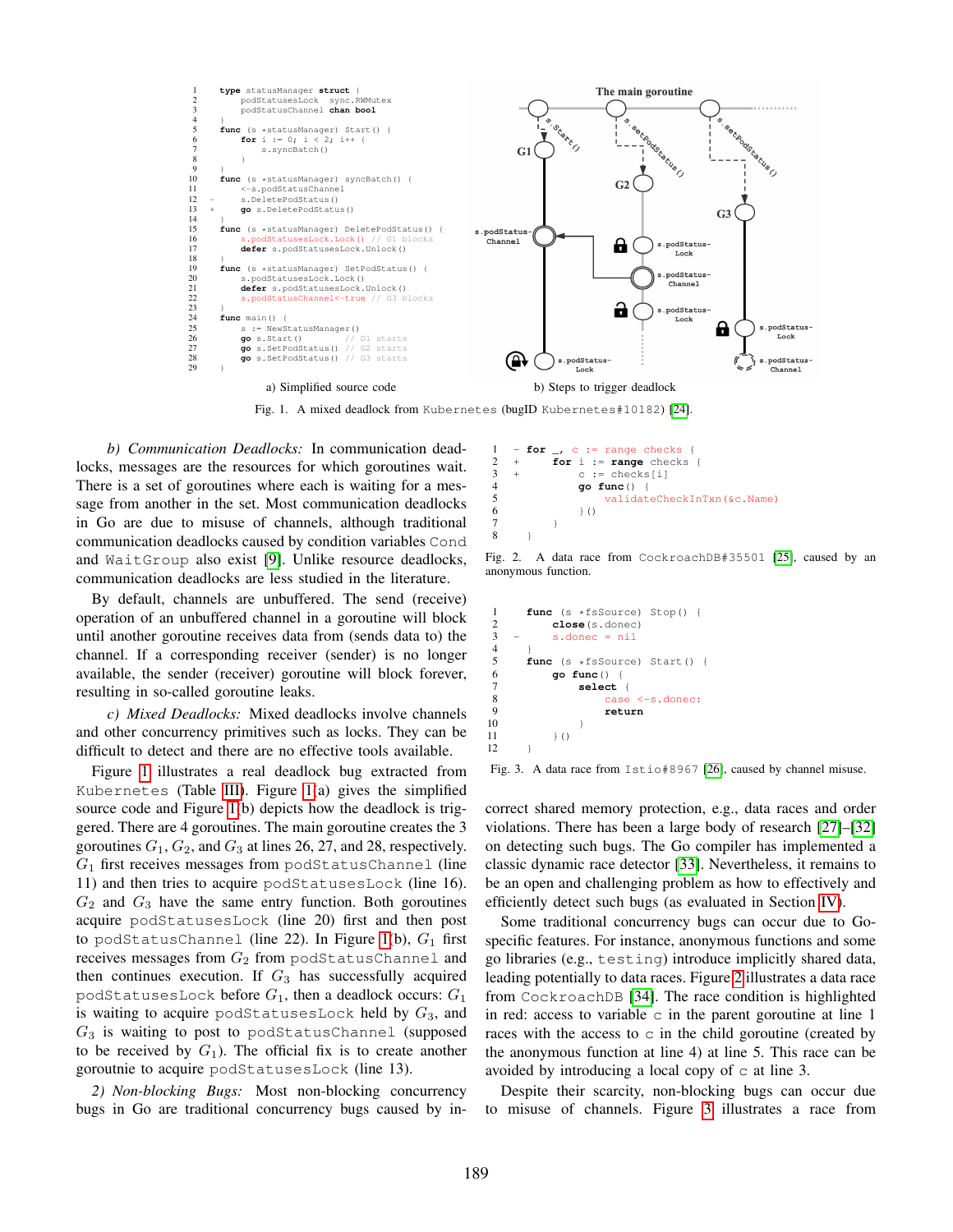Istio [\[35\]](#page-11-21). The member function Stop (lines 1 - 4) of of fsSource closes the channel donec and then sets it to nil. The other member function Start (lines 5 - 12) receives messages from that channel (line 8). Setting a channel to nil is not safe when there are concurrent communication operations on that channel. Thus, a race occurs when an instance of fsSource executes the two functions concurrently. To fix the bug, the developers have simply removed line 3.

#### III. GOBENCH

<span id="page-3-0"></span>We introduce GOBENCH, the first benchmark suite for Go concurrency bugs. GOBENCH consists of two test suites: (1) GOREAL (the real test suite) containing 82 bugs collected from 9 real-world applications, and (2) GOKER (the kernel test suite) containing 103 bugs captured by small bug kernels.

For GOREAL, we have created a Docker image for each bug to allow it to be exposed on a single host machine using a go test command or a test script written by the original developers to ensure portability and reproducibility.

For GOKER, we have created 103 small bug kernels representing 103 bugs (one bug per kernel), with 67 selected from the 82 bugs in GOREAL and 36 selected from the concurrency bugs in Go reported in a recent study [\[9\]](#page-11-7). We will explain this selection process below (Section [III-B\)](#page-4-0). For each bug kernel, we have extracted and simplified its bug-relevant code from its corresponding source code, by preserving its bug-inducing complexities (e.g., the root cause and the bug-triggering calling sequence) as much as possible. *It is non-trivial to extract such a bug kernel from a buggy application with millions of lines of code*, as explained also in Section [III-B.](#page-4-0)

Table [II](#page-3-2) summarizes the bugs in GOBENCH (i.e., GOREAL and GOKER) according to a new taxonomy of Go concurrency bugs classified in terms of their Go-specific concurrency primitives (Table [I\)](#page-1-1). GOBENCH is representative, covering a diverse range of blocking and non-blocking bugs with different root causes. We have put a special emphasis on new Gospecific bugs, such as communication and mixed deadlocks. These bugs, caused by channel-based message passing, are common in Go but are not well studied in the literature.

Below, we describe how we have developed GOREAL (Section [III-A\)](#page-3-3) and GOKER (Section [III-B\)](#page-4-0).

## <span id="page-3-3"></span>*A.* GOREAL

We have built GOREAL based on a wide range of representative concurrency bugs found in real-world applications.

We consider a set of 9 popular open-source projects listed in Table [III,](#page-3-1) which cover a broad range of applications in cloud computing, from library and storage systems to containers and cluster managing systems. We have selected these projects since they are widely used in practice (e.g., Kubernetes, Docker, and Istio), or have a very high number of stars on GibHub (e.g., Hugo). We also include Serving, a wellknown project in a new area of cloud computing.

To collect their concurrency bugs, we search all the pull requests in the GitHub repositories of these projects using the following keywords: "deadlock", "goroutine leak", and

<span id="page-3-2"></span>TABLE II BUGS IN GOBENCH (WITH THE NUMBER OF BUGS OF EACH TYPE GIVEN).

| Suite         | Bug Type (#Bugs) |                    |                         |  |  |  |  |  |  |
|---------------|------------------|--------------------|-------------------------|--|--|--|--|--|--|
|               |                  | Resource           | Double Locking (7)      |  |  |  |  |  |  |
|               |                  | Deadlock (9)       | AB-BA Deadlock (2)      |  |  |  |  |  |  |
|               |                  |                    | Channel $(16)$          |  |  |  |  |  |  |
|               |                  |                    | Condition Variable (2)  |  |  |  |  |  |  |
|               | Blocking (40)    | Communication      | Channel & Context $(2)$ |  |  |  |  |  |  |
| <b>GOREAL</b> |                  | Deadlock (21)      | Channel $\&$            |  |  |  |  |  |  |
|               |                  |                    | Condition Variable (1)  |  |  |  |  |  |  |
|               |                  | Mixed              | Channel & Lock $(8)$    |  |  |  |  |  |  |
|               |                  | Deadlock (10)      | Channels $\&$           |  |  |  |  |  |  |
|               |                  |                    | WaitGroup (2)           |  |  |  |  |  |  |
|               |                  | Traditional (24)   | Data race (22)          |  |  |  |  |  |  |
|               | Non-blocking     |                    | Order Violation (2)     |  |  |  |  |  |  |
|               | (42)             |                    | Anonymous Function (4)  |  |  |  |  |  |  |
|               |                  | Go-specific $(18)$ | Channel Misuse (6)      |  |  |  |  |  |  |
|               |                  |                    | Special Libraries (8)   |  |  |  |  |  |  |
|               |                  | Total              | 82                      |  |  |  |  |  |  |
|               |                  | Resource           | Double Locking (12)     |  |  |  |  |  |  |
|               |                  | Deadlock (23)      | AB-BA Deadlock (6)      |  |  |  |  |  |  |
|               |                  |                    | RWR Deadlock (5)        |  |  |  |  |  |  |
|               |                  |                    | Channel (17)            |  |  |  |  |  |  |
|               |                  | Communication      | Condition Variable (2)  |  |  |  |  |  |  |
|               | Blocking (68)    | Deadlock (29)      | Channel & Context $(8)$ |  |  |  |  |  |  |
|               |                  |                    | Channel &               |  |  |  |  |  |  |
| GOKER         |                  |                    | Condition Variable (2)  |  |  |  |  |  |  |
|               |                  | Mixed              | Channel & Lock $(13)$   |  |  |  |  |  |  |
|               |                  | Deadlock (16)      | Channel $\&$            |  |  |  |  |  |  |
|               |                  |                    | WaitGroup (2)           |  |  |  |  |  |  |
|               |                  |                    | Misuse WaitGroup (1)    |  |  |  |  |  |  |
|               |                  | Traditional (21)   | Data race (20)          |  |  |  |  |  |  |
|               | Non-blocking     |                    | Order Violation (1)     |  |  |  |  |  |  |
|               | (35)             |                    | Anonymous Function (4)  |  |  |  |  |  |  |
|               |                  | Go-specific $(14)$ | Channel Misuse (6)      |  |  |  |  |  |  |
|               |                  |                    | Special Libraries (4)   |  |  |  |  |  |  |
|               |                  | Total              | 103                     |  |  |  |  |  |  |

TABLE III NINE STUDIED PROJECTS.

<span id="page-3-1"></span>

| Project               | #Lines<br>(KLOC) | #Bugs<br>(GOREAL/GOKER) | Description                 |
|-----------------------|------------------|-------------------------|-----------------------------|
| Kubernetes [4]        | 3.340            | 21/25                   | Container manager           |
| Docker <sup>[3]</sup> | 1.067            | 5/16                    | Container framework         |
| Hugo $[36]$           | 99               | 2/2                     | Static site generator       |
| Syncthing [37]        | 80               | 2/2                     | File synchronization system |
| Serving [38]          | 1.171            | 11/7                    | Serverless computing        |
| Istio <sup>[35]</sup> | 222              | 7/7                     | Service mesh                |
| CockroachDB [34]      | 1.594            | 13/20                   | Distributed SQL database    |
| Etcd [39]             | 533              | 10/12                   | Distributed key-value store |
| $G$ rpc-qo $[40]$     | 98               | 11/12                   | RPC library                 |

"blocking" for blocking bugs, and "race", "atomic", and "concurrently" for non-blocking bugs. In GitHub, a pull request is a request for merging one branch into another. Developers often submit a pull request after having fixed an issue. Our keywordbased search has generated a total of 5,100 pull requests, with 1,074 on blocking issues and 3,026 on non-blocking issues. We have inspected all the 1,074 blocking-related pull requests and 1108 non-blocking-related pull requests in the last two years. In addition, we have taken advantage of 152 pull requests transformed from the commits published in [\[9\]](#page-11-7) for the five common projects considered, Kubernetes, Docker, CockroachDB, Etcd, and Grpc-go. Finally, a pull request is selected for further investigation by us if (1) it addresses a real concurrency bug (as it was merged into the main trunk), (2) there is a detailed description on how to reproduce the bug, and (3) there is a *test function* as the entry point (i.e., effectively the main function) to expose the bug. In the end, a total of 386 pull requests have been selected.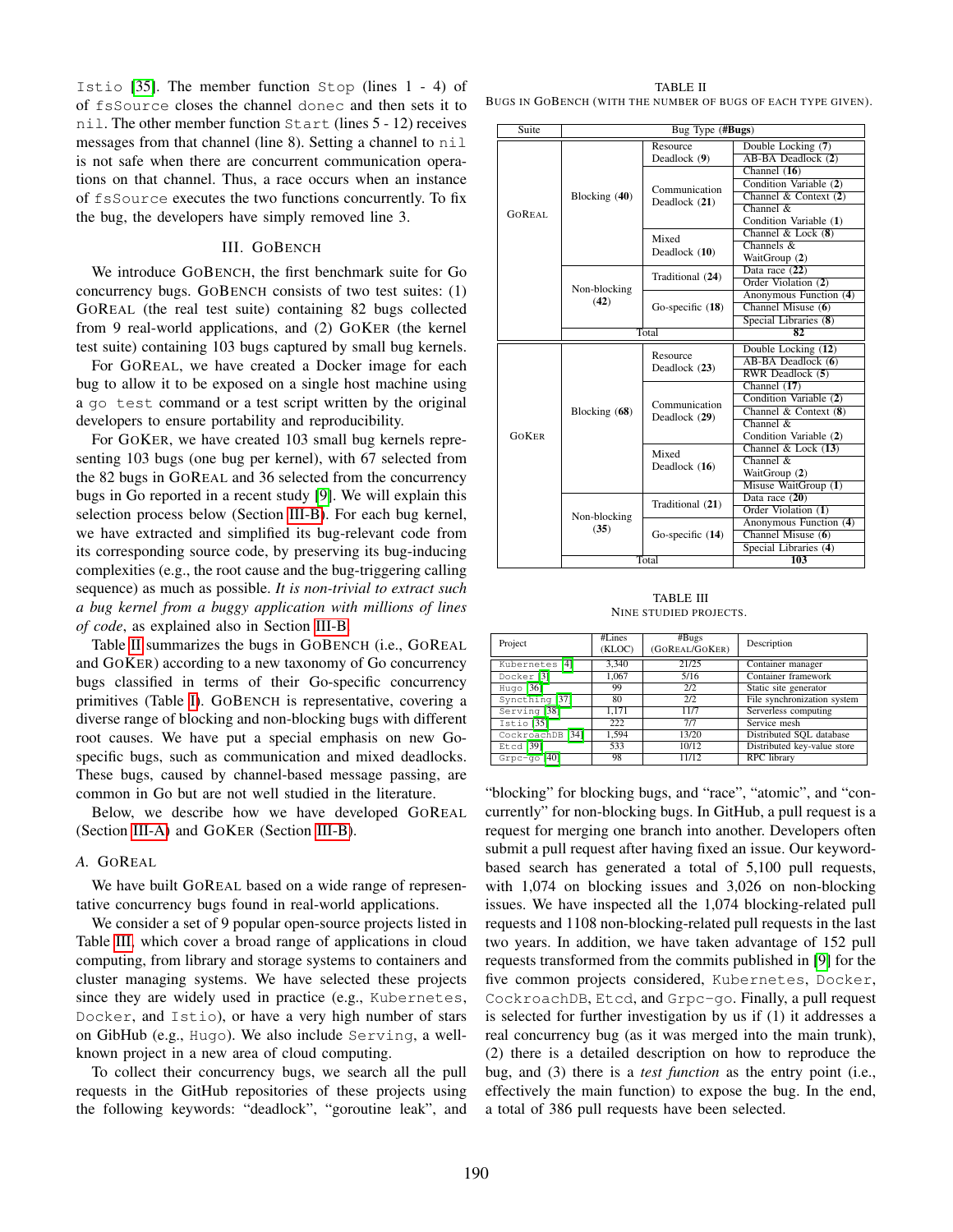For each selected pull request related to a project, we then try to reproduce its corresponding bug. To this end, we roll back the project to the buggy version, i.e., the version before the pull request was merged. We extract the bug-triggering test function based on the pull request and run it in both the buggy application and the fixed version. A bug is considered to be reproduced if the test function fails in the buggy version but succeeds in the fixed version. For a blocking bug, its bugtriggering test function usually checks for its execution time. In this case, the test function fails if it cannot run to completion in a given period of time. For a non-blocking bug, we rely on Go's built-in dynamic race checker if it is race-related and observe the symptoms described in the pull request (e.g., a runtime panic) otherwise. We also further verify the failed traces to confirm that the bug has been triggered.

We have succeeded in reproducing 82 bugs out of 386 pull requests. For the remaining 304 bugs that we have failed to reproduce, there are various reasons behind:

- 180 bugs: We failed to reproduce these bugs after tens of thousands of runs according to the given instructions.
- 78 bugs: These bugs are system-specific, often involving too many system-specific code modifications.
- 27 bugs: These bugs can only be triggered under specific running environments, such as a cluster or a continuous integration system when running stress testing.
- 12 bugs: These bugs do not have their associated test functions. For each bug, the test function submitted by the developers is used to verify the correctness of newly added code instead of triggering the reported bug. When the developers have submitted the corresponding test case function later, the code repository has changed a lot since.
- 6 bugs: These bugs depend on some third-party libraries, which are no longer available.
- 1 bug: This is not a bug for the latest version of Go.

Finally, for each bug, we create a Docker image to allow it to be reproduced on a single host machine using a go test command or a test script written by the original developers.

## <span id="page-4-0"></span>*B.* GOKER

GOKER consists of 103 bug kernels (one bug per kernel), with 67 bugs taken from GOREAL and 36 bugs taken from a recent study on real-world Go concurrency bugs [\[9\]](#page-11-7). Their code sizes range from 17 LOC to 246 LOC, with an average of 72 LOC. Unlike the bugs in GOREAL, the bugs in GOKER take much less time to expose. Thus, GOKER is expected to facilitate understanding concurrency bugs in Go and developing effective tools for their detection.

When building GOKER, we have ignored a total of 15 bugs in GOREAL, since they (1) rely on third-party libraries as in  $G$ rpc $-g$ o, (2) result in duplicated bug kernels, (3) use more than 10 goroutines, or (4) have complex interactions with other goroutines involving, for example, gRPC and reflection.

We describe below how to create a bug kernel from a bug. It is important to emphasize that it is non-trivial to extract such a bug kernel from a buggy application with millions of lines of code, especially we would like to the bug kernel to preserve



<span id="page-4-1"></span>Fig. 4. Steps required for triggering etcd#7492.

the same level of bug-inducing complexities in the original bug application (in terms of the root cause and calling sequence).

We now describe how to build a bug kernel by an example. *1) Bug* etcd#7492*:* We quote the discussion (from the original developers) regarding the issue below:

There's a deadlock in assignSimpleTokenToUser. The function acquires lock as.simpleTokensMu and posts to addSimpleTokenCh (suppose that the channel is full so it blocks). If the goroutine simpleTokenTTL-Keeper.run happens to hit <- tokenTicker.C, it will try to acquire simpleTokensMu while calling delete-TokenFunc. Since only the goroutine simpleToken-TTLKeeper.run can drain addSimpleTokenCh, the lock is never released.

Figure [4](#page-4-1) depicts how the bug is triggered. There are 5 goroutines  $(G_1, G_2, G_3, G_4,$  and the main goroutine), 1 mutex (t.simpleTokensMu), and 2 channels (tm.addSimpleTokenCh and tokenTicker.c). Here, tm.addSimpleTokenCh is a bufferedc channel of size 1, and tokenTicker.c is for receiving ticker message from the system at regular intervals.  $G_1$  waits for messages from tm.addSimpleTokenCh and tokenTicker.C. When a ticker message has arrived,  $G_1$  tries to acquire the mutex t.simpleTokensMu.  $G_2$ ,  $G_3$  and  $G_4$  all acquire this same mutex and send messages to tm.addSimpleTokenCh. A deadlock results if  $G_4$  acquires the mutex before  $G_1$  and the buffered channel tm.addSimpleTokenCh is full.

*2) Abstract Data Structure:* As shown in Figure [5,](#page-5-0) the channel tm.addSimpleTokenCh and mutex t.simpleTokensMu are defined in type tokenSimple (lines 4 - 7) and simpleTokenTTLKeeper (lines 14 - 22), respectively. Go uses composition and interfaces to achieve code reuse and polymorphism. simpleTokenTTlKeeper is composed in tokenSimple (line 5). Structure tokenSimple, which implements the interface TokenProvider (lines 8 - 10), is composed in structure authStore (line 12). We will preserve such composition and interfaces in the extracted bug kernel.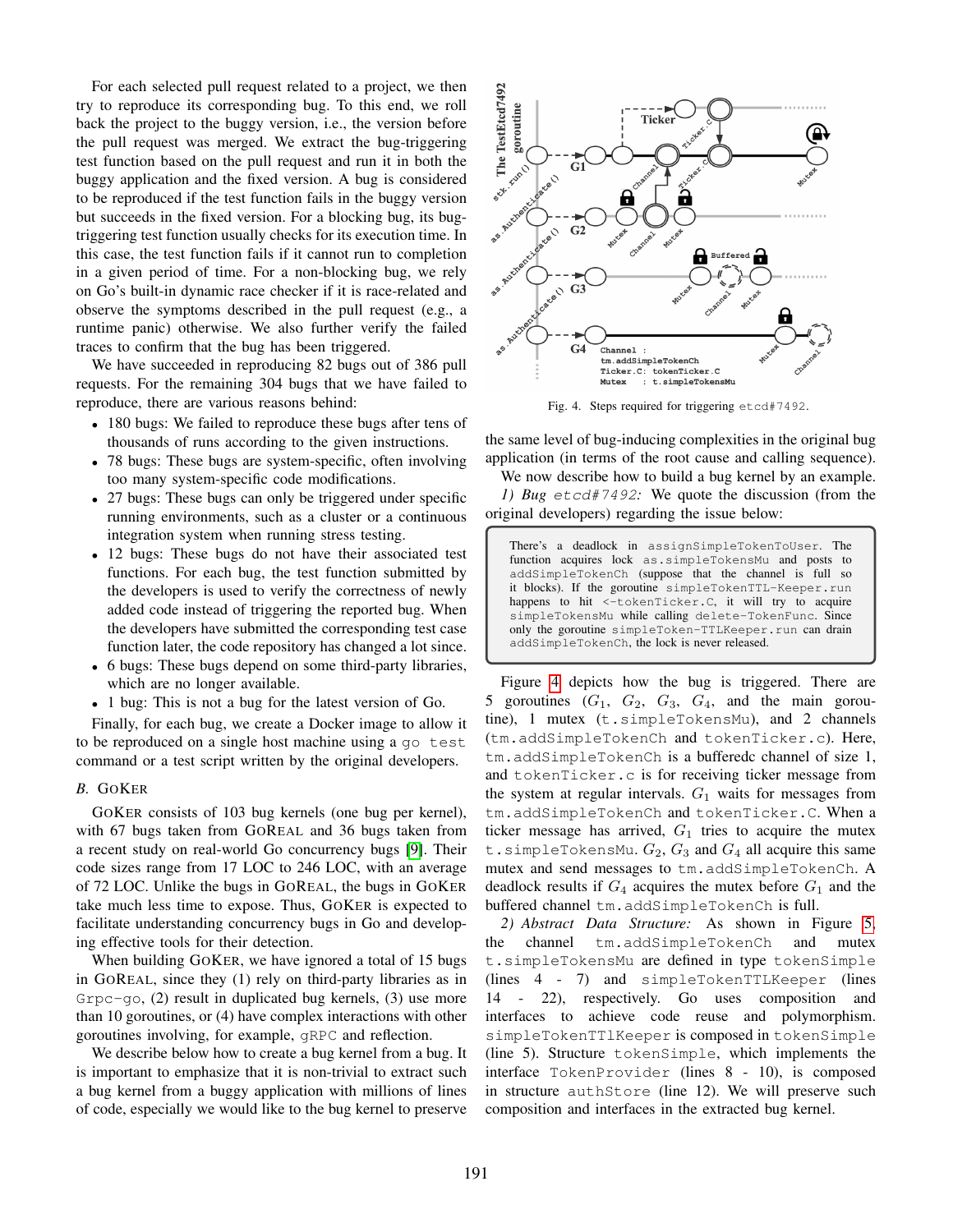```
1 type TokenProvider interface {
           assign()
\frac{3}{4}4 type tokenSimple struct {
 5 simpleTokenKeeper *simpleTokenTTLKeeper<br>6 simpleTokensMu sync.RWMutex
           simpleTokensMu
 _8^78 func (t *tokenSimple) assign() {<br>9 t.assignSimpleTokenToUser()
           9 t.assignSimpleTokenToUser()
\begin{array}{c} 10 \\ 11 \end{array}11 type authStore struct {
           tokenProvider TokenProvider
13 }
14 type simpleTokenTTLKeeper struct {
15 tokens map[string]time.Time
16 - addSimpleTokenCh<br>17 + addSimpleTokenCh
17 + addSimpleTokenCh chan struct{}
18 - resetSimpleTokenCh chan string
19 - deleteSimpleTokenCh chan string
20 - stopCh chan chan struct{}<br>21 deleteTokenFunc func(string)
           21 deleteTokenFunc func(string)
22 }
```
<span id="page-5-0"></span>

```
G1 [semacquire]:
.../auth.newDeleter.func1(...)
.../auth.(*simpleTokenTTLKeeper).run(...)
created by .../etcd/auth.NewSimpleTokenTTLKeeper
G4 [chan send]:
.../auth.(*simpleTokenTTLKeeper).addSimpleToken(...)
.../auth.(*tokenSimple).assignSimpleTokenToUser(...)
.../auth.(*tokenSimple).assign(...)
.../auth.(*authStore).Authenticate(...)
created by .../etcd/auth.TestHammerSimpleAuthenticate
```
<span id="page-5-1"></span>Fig. 6. Dumped stack traces of  $G_1$  and  $G_4$  (simplified).

However, we will skip structure members irrelevant to the underlying bug. For simpleTokenTTLKeeeper, the 3 members defined in lines 18 - 20 are omitted. For a typed channel, we replace its original type with an empty structure (i.e., string with struct{} here) to avoid unnecessary dependencies (lines 16 and 17). Such abstraction is applied to tokenSimple and the other types related to the bug.

*3) Preserving Call Traces:* We will try to preserve the same bug-triggering traces in the extracted bug kernel. When a program asserts or timeouts, the Go runtime will dump the call traces of the running goroutines, starting from the points where they are forked. In our example, Figure [6](#page-5-1) gives the dumped stack traces of the two blocking goroutines.  $G_1$  is created in function NewSimpleTokenTTLKeeper, which is called in function setupAuthStore. The mutex under consideration is acquired in function newDeleterFunc.func1, which is invoked in simpleTokenTTLKeeper.run.

Figure [7](#page-5-2) gives the simplified code for forking  $G_1$ . In function setupAuthStore (lines 55 - 60), object t of structure tokenSimple is created at line 56. At line 57, an object of structure NewSimpleTokenTTLKeeper is created and composed in  $t$ . The anonymous function (lines 40 - 43) returned from newDeleter is passed as an argument to the constructor. Note that the function will acquire the mutex t.simpleTokensMu. In Go, functions as first-class citizens are frequently assigned to variables or passed as arguments. Such dependencies are preserved in the extracted kernel.

```
23 func (tm *simpleTokenTTLKeeper) run() {<br>24 tokenTicker := time NewTicker(time)
24 tokenTicker := time.NewTicker(time.Nanosecond)<br>25 defer tokenTicker Stop()
25 defer tokenTicker.Stop()<br>26 for {
26 for {
27 select {
28 case <-tm.addSimpleTokenCh:<br>29 m.tokens["1"] = time.No
29 m. tokens["1"] = time. Now ()<br>30 case <-tokenTicker.C:
                       30 case <-tokenTicker.C:
31 for t, = range \tanctan t {<br>32 \tanctanctan t \neq t \neq t \neq t \neq t \neq t \neq t \neq t \neq t \neq t \neq t \neq t \neq t \neq t \neq t \neq t \neq t \neq 
32 tm.deleteTokenFunc(t)<br>33 delete(tm.tokens, t)
33 delete(tm.tokens, t)
34 }
\frac{35}{36} ... ...
36 }
37 }
38 }
39 func newDeleter(t *tokenSimple) func(string) {
40 return func(tk string) {<br>41 t.simpleTokensMu.Loc
41 t.simpleTokensMu.Lock()<br>42 defer t.simpleTokensMu.
                 42 defer t.simpleTokensMu.Unlock()
43 }
44<br>45
45 func NewSimpleTokenTTLKeeper(deletefunc func(string))
46 *simpleTokenTTLKeeper {<br>47 *k = &simpleTokenTTLK
47 stk := &simpleTokenTTLKeeper{<br>48 tokens: make
48 tokens:<br>
\begin{array}{ll}\n & \text{make}(\text{map}[\text{string}] \text{time}. \text{Time})\,, \\
49 \quad & \text{addSimpleTokenCh}: \quad \text{make}(\text{chan bool}, 1)\,,\n\end{array}49 addSimpleTokenCh: make(chan bool, 1),
                 deleteTokenFunc: deletefunc,
\begin{array}{ccc} 51 & & & \\ 52 & & & \end{array}52 go stk.run() // G1
           53 return stk
54 }
55 func setupAuthStore () *authStore {<br>56 t := &tokenSimple {}
56 t := &tokenSimple{}<br>57 t.simpleTokenKeeper
57 t.simpleTokenKeeper = NewSimpleTokenTTLKeeper(<br>58 newDeleter(t))
58 newDeleter(t))<br>59 return & authStore{
           59 return &authStore{tokenProvider: t}
60 \rightarrow
```
<span id="page-5-2"></span>Fig. 7. Simplified code snippet for forking  $G_1$  (with run as its entry and setupAuthStore and NewSimpleTokenTTLKeeper as its callers)

```
61 func (tm *simpleTokenTTLKeeper) addSimpleToken() {<br>62 tm.addSimpleTokenCh <- struct{}{}
          62 tm.addSimpleTokenCh <- struct{}{}
63 }
64 func (t *tokenSimple) assignSimpleTokenToUser() {
          65 t.simpleTokensMu.Lock()
66 t.simpleTokenKeeper.addSimpleToken()
67 t.simpleTokensMu.Unlock()
68 }
69 func (as *authStore) Authenticate() {<br>70 as tokenProvider assign()
          as.tokenProvider.assign()
71 }
```
<span id="page-5-3"></span>Fig. 8. Simplified code snippet of  $G_2$ ,  $G_3$ , and  $G_4$  (forked via the same anonymous function, which invokes Autheticate).

In the constructor (lines 45 - 54), the member deleteTokenFunc is initialized to the input function (line 50), then it forks the goroutine  $G_1$  at line 52. In  $G_1$ 's entry function run (lines 23 - 38), the goroutine waits for messages from multiple channels via the select statement (lines 27 - 36). When a ticker message from tokenTicker.C arrives,  $G_1$  invokes its member function deleteTokenFunc (line 32), i.e., the anonymous function returned from newDeleter.  $G_1$  is then blocked at line 41, trying to acquire the mutex t.simpleTokensMu.

Similarly, we extract the simplified code snippet of  $G_2$  (identical as  $G_3$  and  $G_4$ ) as shown in Figure [8.](#page-5-3) The entry function Authenticate invokes tokenSimple.assignSimpleTokenToUser (lines 64 - 68) at line 70. The callee function acquires a lock (line 65) first, and then invokes addSimpleToken (line 66) where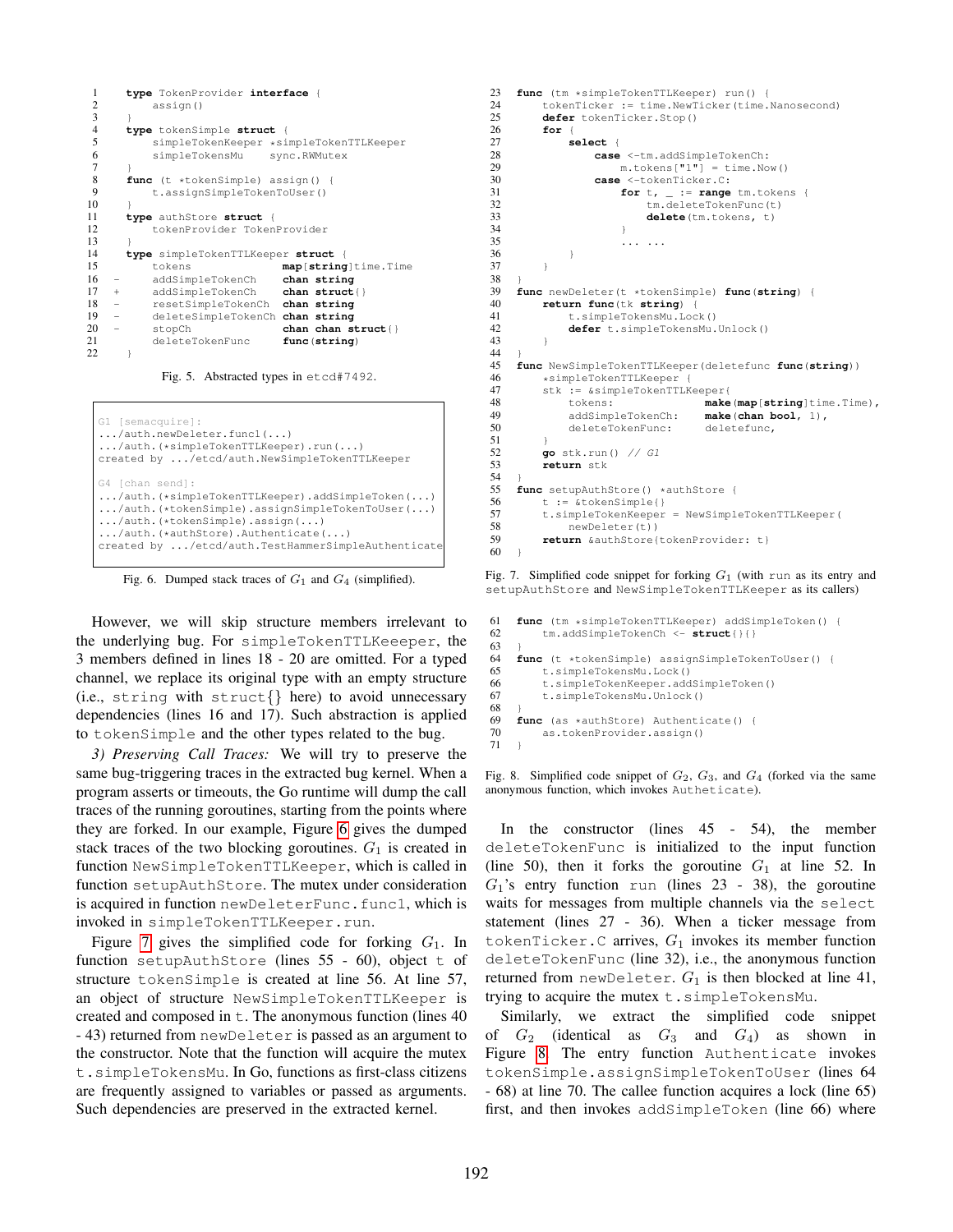```
72 func TestEtcd7492(t *testing.T) {<br>73 ......
73 ... ...
74 as := setupAuthStore() // Fork G1<br>75 var wg sync.WaitGroup
75 var wg sync.WaitGroup<br>76 - wg.Add(len(users))
76 - wg. Add (len (users))<br>77 + wg. Add (3)
77 + wg. Add(3)<br>
78 - for u :=78 - for u := range users {<br>79 + for i := 0;i < 3; i ++
             for i := 0; i < 3; i ++80 - go func (user string)<br>81 + go func () { // Fo
                                      // Fork G2, G3, and G4
82 defer wg.Done()<br>83 - ... ...
                        83 - ... ...
84 - \_\_\_ \text{eff} \text{ err} := \text{as}.\text{AuthorToFromCtx}(\text{ctx})<br>85 - \text{if} \text{err} := \text{nil} \ \{if err != nil86 - t.Fatal(err)<br>87 - t87 -88 - } (u)<br>89 +89 + as.Authenticate()<br>90 + \} ( )
91<br>92
92 - time.Sleep(time.Millisecond)<br>93 wg.Wait()
93 wg.Wait()
             94 ... ...
95 }
```
<span id="page-6-1"></span>Fig. 9. Simplified code snippet of the main goroutine.

a message is posted to tm.addSimpleTokenCh (line 62). We try to preserve the inter-procedural control flows of the application in the extracted bug kernel. As such, the bug-triggering call traces as shown in Figure [6](#page-5-1) are preserved.

*4) Simplifying Control Flows:* In the bug kernel, only the statements directly related to the bug are included (and all irrelevant statements are skipped). Figure [9](#page-6-1) gives the simplified code snippet for the main goroutine. The function setupAuthStore is invoked at line 74, which will fork  $G_1$ in a callee function. We preserve the waitGroup primitive and change the number of goroutines in the wait group to 3, the minimum needed to trigger the bug (lines 76 - 77). The number of iterations of the for loop (line 78 - 79) is modified accordingly. In each loop iteration, a goroutine is forked via the anonymous function (lines 80 - 81), with its body containing now a direct call to Authenticate (line 89). The loop will fork  $G_2$ ,  $G_3$ , and  $G_4$  to trigger the error.

Despite its code reduction, a bug kernel is extracted and simplified to preserve (as much as possible) the level of complexities of the bug-relevant code in the original application. To detect the bug in this bug kernel, we will still need to address the challenges faced in reasoning about object composition, first-class functions, indirect function calls, buffered asynchronous channels, and thread interleavings.

#### IV. EVALUATION

<span id="page-6-0"></span>To demonstrate the benefits of GOBENCH, we have evaluated a number of representative open-source tools for detecting concurrency bugs in GOBENCH. Our evaluation has revealed their limitations and provided insights for improving these tools. We have considered the following four tools:

• *goleak [\[11\]](#page-11-27)*: This goroutine leak detector from Uber declares that a deadlock has occurred if the main goroutine fails to finish within a pre-defined time period, and reports the remaining user-defined goroutines as being deadlocked. *leaktest [\[12\]](#page-11-28)*, which is embedded in cockroachDB, is similar and thus omitted.

- *go-deadlock [\[10\]](#page-11-8)*: This tool applies traditional techniques to detect lock-related deadlocks, e.g., double locking and AB-BA deadlocks. It also reports a deadlock if acquiring a lock takes too long (30 seconds by default).
- *dingo-hunter [\[13\]](#page-11-29), [\[14\]](#page-11-9)*: This is a static verifier targeting only communication deadlocks caused by channels.
- *Go-runtime race detector* (*Go-rd*): The Go-runtime provides a built-in thread sanitizer to detect races at runtime.

Currently, GOBENCH does not have any global deadlock bug. For global deadlocks, the Go-runtime provides a built-in global deadlock detector, *Go-runtime deadlock detector*, which declares that a global deadlock has occurred when all the running goroutines in the program cannot progress anymore.

Of the four bug-detection tools evaluated, *goleak*, *godeadlock* and *Go-rd* are dynamic while *dingo-hunter* is static. For blocking bugs, *goleak*, *go-deadlock* and *dingo-hunter* come into play. For non-locking bugs, *Go-rd* is the only opensource tool that we are aware of for detecting data races.

We have used these four tools as follows. For each buggy application/kernel in GOBENCH, its test function serves as the main goroutine. For *goleak*, we insert a call to defer goleak.VerifyNone(t) at the beginning of the test function in a buggy application/kernel to detect any deadlock based on its own timeout setting. For *go-deadlock*, we replace sync.Mutex and sync.RWMutex in a Go program with its own deadlock-aware versions, deadlock.Mutex and deadlock.RWMutex, respectively. For *Go-rd*, we compile a Go program by turning it on with the "-race" flag. Finally, *dingo-hunter* uses a front-end to translate a Go program into its MiGo IR, and then runs a verifier statically on a .migo file thus generated. For all the 82 real-world applications in GOREAL, its front-end has failed with many exceptions such as "undeclared names". Unfortunately, the front-end does not seem to be capable of searching automatically for the dependencies in large applications (Table [III\)](#page-3-1). For the 103 kernels in GOKER, however, *dingo-hunter* has managed to generate the .migo files for 45 kernels only.

We have conducted our experiments to measure both the efficiency and effectiveness of these tools for detecting bugs in both GOREAL and GOKER. For efficiency, we present our results in Figure [10.](#page-7-0) For effectiveness, we present our results in Table [IV](#page-7-1) (for detecting blocking bugs) and Table [V](#page-7-2) (for detecting non-blocking bugs, i.e., data races here).

We first present and analyze our results on efficiency and effectiveness and then give a few observations.

#### *A. Efficiency*

Figure [10](#page-7-0) shows the efficiency of the three dynamic tools in finding the bugs in GOREAL and GOKER. Let  $\mathcal T$  be a tool used for finding the bug in a buggy application/kernel P. Given its non-deterministic nature,  $\tau$  is applied to analyze  $P$  for 10 times. During each analysis,  $P$  is run for up to  $M = 100,000$  times. Let  $N_i$  (where i starts from 1) be the number of runs taken in finding the bug or M otherwise during the *i*-th analysis. The number of runs needed by  $T$  for finding the bug in  $\overline{P}$  is  $\sum_{i=1}^{10} N_i/10$ . Figure [10](#page-7-0) gives the percentage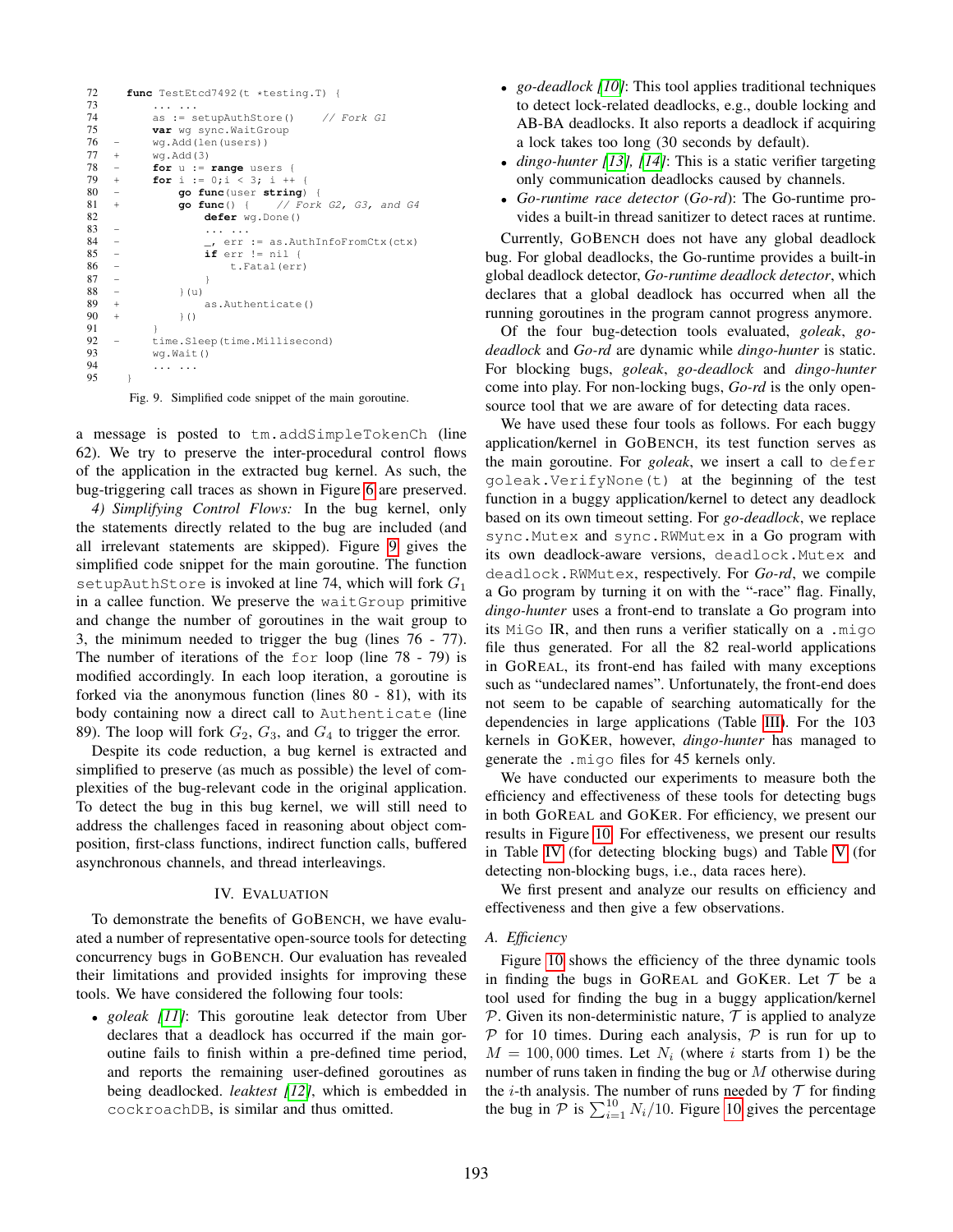<span id="page-7-1"></span>BLOCKING BUGS REPORTED IN GOBENCH ("PRE" STANDS FOR PRECISION, "REC" STANDS FOR RECALL AND "F1" STANDS FOR F1-SCORE).

| Suite         | Bug Type                      | goleak         |     |        |       |            | go-deadlock            |    |     |     |       | dingo-hunter |           |     |                             |     |           |          |                    |
|---------------|-------------------------------|----------------|-----|--------|-------|------------|------------------------|----|-----|-----|-------|--------------|-----------|-----|-----------------------------|-----|-----------|----------|--------------------|
|               |                               | #TP            | #Fr | # $FP$ | Pre   | Rec<br>(9) | F1<br>$\cdot$ $\alpha$ |    | #FN | #FP | Pre   | Rec          | (%<br>F1. | #TP | #FN                         | #FP | Pre $(\%$ | Rec (%)  | F1(%)              |
|               | Resource Deadlock             |                |     |        | 50.0  | 12.:       | 20.0                   |    |     |     | 100.0 | 77.8         | 87.5      |     |                             | -   |           |          |                    |
| <b>GOREAL</b> | <b>Communication Deadlock</b> |                |     |        | 100.0 | 38.1       | 55.2                   |    | 16  |     | 20.0  | 5.9          | 7.1       |     |                             | -   |           |          |                    |
|               | <b>Mixed Deadlock</b>         |                |     |        | 75.0  | 33.3       | 46.2                   |    |     |     |       | 57.          | 57.1      |     |                             |     |           |          |                    |
|               | Total                         | $\overline{ }$ | 26  |        | 85.7  | 31.6       | 46.2                   | 14 |     |     |       | 36.4         | 46.2      |     |                             | -   |           |          |                    |
| <b>GOKER</b>  | Resource Deadlock             | 14             |     |        | 100.0 | 60.9       | 75                     | رے |     |     | 100.0 | 100.0        | 100.6     |     |                             |     |           | $_{0.0}$ |                    |
|               | <b>Communication Deadlock</b> | 20             |     |        | 100.0 | 69.0       | 81.6                   |    |     |     |       | 0.0          |           |     | $\overline{20}$<br>$\angle$ |     | 100.0     |          | 6.                 |
|               | Mixed Deadlock                |                |     |        | 100.0 | 56.3       | 72.0                   |    | 10  |     | 100.0 | 37.5         | 54.3      |     | o                           |     |           | 0.0      |                    |
|               | Total                         | 43             |     |        | 100.0 | 63.2       |                        |    | 20  |     | 100.0 | 42.6         | 59.8      |     |                             |     | 100.0     |          | 20<br><u>، ، ،</u> |

TABLE V NON-BLOCKING BUGS REPORTED IN GOBENCH.

<span id="page-7-2"></span>

| Suite         | Bug Type    | $Go-rd$ |     |          |                       |           |           |  |  |  |  |
|---------------|-------------|---------|-----|----------|-----------------------|-----------|-----------|--|--|--|--|
|               |             | #TP     | #FN | #FP      | Pre $\overline{(\%)}$ | $Rec$ (%) | F1<br>(%) |  |  |  |  |
| <b>GOREAL</b> | Traditional | 23      |     | 0        | 100.0                 | 95.8      | 97.9      |  |  |  |  |
|               | Go-Specific | 13      | 5   | $\Omega$ | 100.0                 | 72.2      | 83.9      |  |  |  |  |
|               | Total       | 36      |     |          | 100.0                 | 85.7      | 92.3      |  |  |  |  |
| <b>GOKER</b>  | Traditional | 21      |     | $\Omega$ | 100.0                 | 100.0     | 100.0     |  |  |  |  |
|               | Go-Specific |         | 3   | $\Omega$ | 100.0                 | 78.6      | 88.0      |  |  |  |  |
|               | Total       | 32      |     | $\theta$ | 100.0                 | 91.4      | 95.5      |  |  |  |  |

distribution for the number of runs falling into each given interval that is required by  $T$  for finding a bug in GOREAL and GOKER.

For kubernetes#16851 and docker#27037 in GO-REAL, we have used  $M = 1000$ , since their buggy applications take about 12 seconds and 200 seconds, respectively, in a single run. Every other non-deadlock-related buggy application/kernel takes at most 2 seconds to finish in a single run.

Therefore, dynamic tools can still be rather inefficient, as they must still need to run a Go program multiple times in order to reproduce certain concurrency bugs.

## *B. Effectiveness*

Every buggy application/kernel in GOBENCH has exactly one bug (without any true negative (TN)). Thus, we measure the precision of a tool  $\mathcal T$  in detecting bugs in GOREAL (GOKER) in terms of the number of true positives (#TP), the number of false positives (#FP), and the number of false negatives (#FN) reported. For a bug in a buggy application/kernel, we have an FN if  $T$  fails to report any bug. If  $T$  does report a bug, we have a TP if the stack trace reported by  $\mathcal T$  is consistent with the original bug description and an FP otherwise. For *dingo-hunter*, we consider every bug reported as a TP optimistically, since its output is either YES or NO.

*1)* GOREAL*:* Let us examine the results in Tables [IV](#page-7-1) and [V](#page-7-2) for GOREAL. According to Table [II,](#page-3-2) GOREAL has 40 blocking bugs and 42 non-blocking bugs. Overall, the four tools are not as effective as expected in finding blocking and non-blocking bugs (measured in terms of precision and recall given).

*a) Blocking Bugs:* We discuss the results of the three tools in detecting the 40 blocking bugs in GOREAL (Table [IV\)](#page-7-1).

*goleak* has reported 14 bugs, including 12 TPs and 2 FPs. This tool can find these 12 bugs, since their corresponding test functions have reached developers' exception-handling code due to timeouts (set up by their developers), where the tool has detected some goroutines participating in a deadlock. However, *goleak* has also generated 2 FPs. Finally,



<span id="page-7-0"></span>Fig. 10. Percentage distribution for the (average) number of runs falling into each of the four given intervals that is needed by a tool in finding a bug.

*goleak* has missed 26 bugs (i.e., yielding 26 FNs). Among the 26 FNs, 22 of them are because the main goroutine is blocked in a deadlock, thus *goleak* cannot execute any further. The 4 bugs grpc#1424, grpc#2391, grpc#1859, and kubernetes#70277 are not reported because the developers set timeouts in the buggy function, and the program aborts when timeout exception is detected. *goleak* fails to report those cases since there are no goroutine leaks.

*go-deadlock* has reported 12 bugs correctly, including 7 resource dseadlocks (5 double locks, 2 AB-BA deadlock), 1 communication deadlock (cockroach#30452, where a goroutine is blocked by a buffered channel), and 4 mixed deadlocks (where a lock cannot be acquired in a given period of time, i.e., 30 seconds by default). In addition, *go-deadlock* has also generated 7 FPs: 6 as AB-BA deadlocks incorrectly and 1 due to a lock timeout. Finally, *go-deadlock* has missed 22 bugs, including 2 resource deadlocks (1 due to the timeout of its test function and 1 due to custom locking/unlocking), 16 communication deadlocks (as *go-deadlock* handles neither channels nor the deadlocks related to uninstrumented libraries, such as context.Context), and 3 mixed deadlocks (1 due to the timeouts of their test functions and 2 involving sync.WaitGroup, which cannot be instrumented by *godeadlock*).

Finally, *dingo-hunter* fails to find any bug in GOREAL, since it cannot obtain their .migo files, as discussed earlier.

<span id="page-7-3"></span>*b) Non-Blocking Bugs:* We discuss the results of *Go-rd* in finding the data races in GOREAL (Table [V\)](#page-7-2). As shown in Table [II,](#page-3-2) GOREAL consists of 42 non-blocking bugs, with 22 data races and 20 other bugs. Note that many non-blocking bugs, such as order violations, also exhibit race-like behaviors, and can thus be detected by a runtime race detector like *Go-*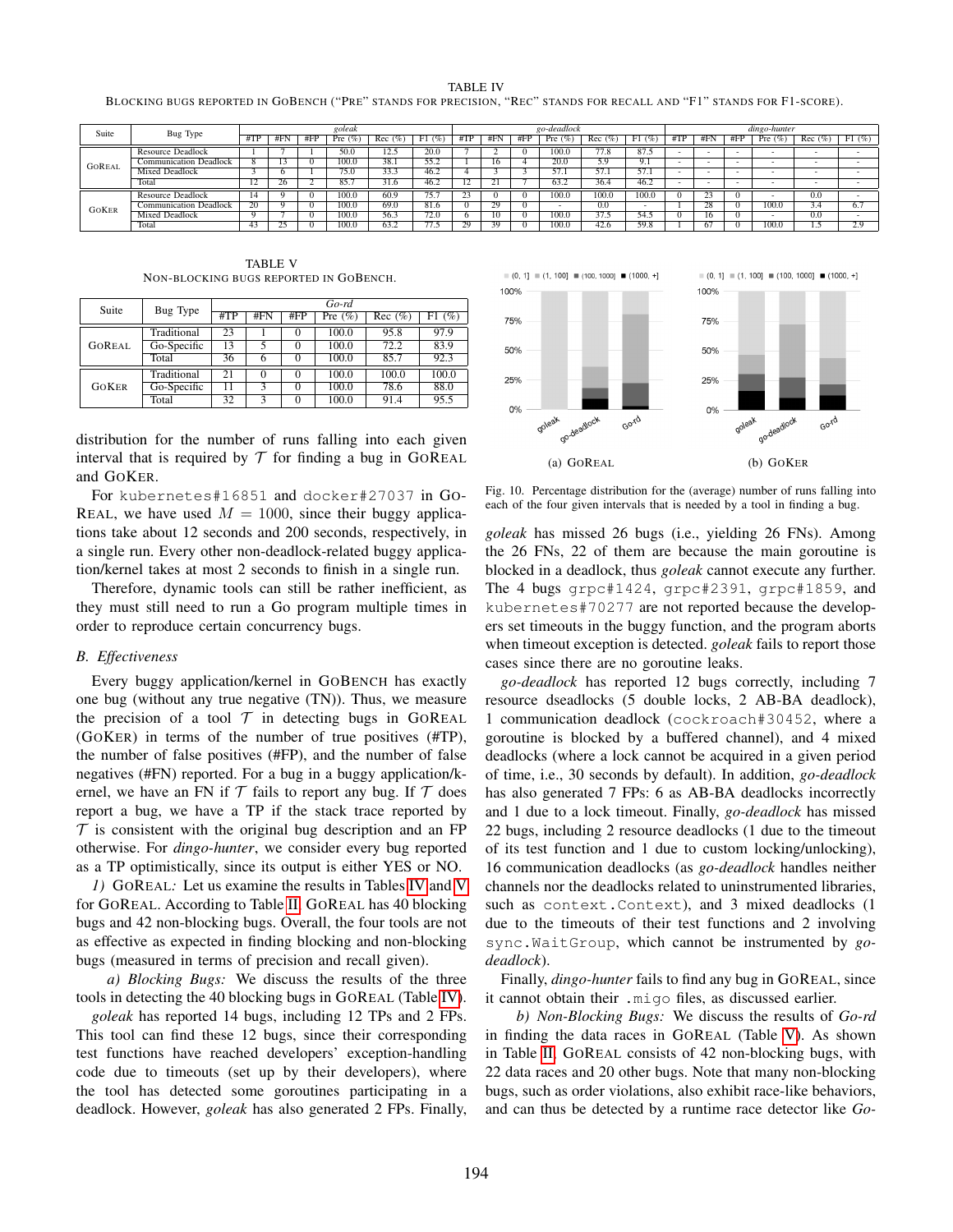*rd*. For the results given in Table [V,](#page-7-2) we therefore assume optimistically that *Go-rd* does not produce any false positives.

Of the 42 non-blocking bugs in GOREAL, 24 bugs are traditional and 18 bugs are Go-specific (Table [II\)](#page-3-2). *Go-rd* has detected all the 24 traditional bugs except a data race bug, kubernetes#88331 (as the number of goroutines, 8128, has exceeded what can be handled by *Go-rd* [\[41\]](#page-11-30)). *Go-rd* has failed to detect 5 Go-specific bugs: (1) serving#4973 and serving#4908, due to a panic resulting from misuse of the testing library (by calling, e.g. t.Errorf to print testing logs after the test), (2) kubernetes#13058, which is aborted due to misuse of sync.WaitGroup, and (3) grpc#1687 and grpc#2371, which are not data-race bugs (by sending a message to a closed channel and a nil channel, respectively).

*2)* GOKER*:* Let us examine the results in Tables [IV](#page-7-1) and [V](#page-7-2) for GOKER. According to Table [II,](#page-3-2) GOKER consists of 68 blocking bugs and 35 non-blocking bugs. Again, the four tools are not as effective as expected in finding these bugs (in terms of the overall precision and recall as given).

*a) Blocking Bugs:* We discuss the results of the three tools in detecting the 68 blocking bugs in GOKER (Table [IV\)](#page-7-1). Note that each tool is more effective for GOKER than for GOREAL (in terms of precision and recall achieved), as expected.

*goleak* has found 43 bugs, including 14 resource deadlocks, 20 communication deadlocks and 9 mixed deadlocks, without producing false positives. However, *goleak* has missed 25 bugs, as their test, i.e., main functions are blocked.

*go-deadlock* has found 29 bugs (without false positives), including 23 resource deadlocks and 6 mixed deadlocks. It has detected these mixed deadlocks due to its timeout mechanism used. For example, cockroach#1055, which represents a mixed deadlock involving WaitGroup, is found accidentally this way, as is the case of cockroach#30452 in GOREAL. *go-deadlock* has failed to catch 39 bugs, including 29 communication deadlocks and 10 mixed deadlocks (with 2 involving WaitGroup).

For the 45 bug kernels that can be compiled by *dingohunter*, *dingo-hunter* finds only 1 channel-related communication deadlock, crashes on 29 kernels (due to memory errors and undefined references to the context library), and reports no bugs at all in the remaining 15 kernels.

*b) Non-Blocking Bugs:* We discuss the results of *Go-rd* in finding the data races in GOKER (Table [V\)](#page-7-2). As shown in Table [II,](#page-3-2) GOKER consists of 35 non-blocking bugs, including 21 data races and 14 other bugs.

*Go-rd* has failed in detecting three Go-specific bugs, kubernetes#13058 , grpc#1687, and grpc#2371, for the same reasons why it has also failed for the same three bugs included also in GOREAL (Section [IV-B1b\)](#page-7-3). However, this time, *Go-rd* is successful in finding serving#4908 in GOKER, since we did not manage to replicate entirely the complex bug-inducing scenario that has caused *Go-rd* to fail in GOREAL in the corresponding bug kernel in GOKER.



<span id="page-8-0"></span>Fig. 11. A blocking bug in Serving caused by buffered channels and a mutex (bugID serving#2137).

#### *C. Observations*

Several observations are in order. First, dynamic tools for Go, which are often based on simple timeout mechanisms, can find the deadlocks and data races in Go programs that are triggered at runtime, making them suitable for continuous integration testing. However, they may find some bugs rather inefficiently (by making excessively many program runs) or never find some bugs at all (by failing to exercise their bug-inducing thread interleavings). Second, static tools are appealing, as they can find potentially the bugs in a Go program without running it. Unfortunately, many language features in Go, such as first-class functions and channels, introduce tremendous challenges to static analysis. In our evaluation, *dingo-hunter*, the only publicly available static tool, performs poorly. Third, model checking techniques [\[42\]](#page-11-31), [\[43\]](#page-11-32), which exhaustively exercise all possible message orderings and thread interleavings, are capable of finding more bugs in Go programs. However, for a Go program consisting of often thousands of goroutines, with frequent exchanges of messages, the state-explosion problem faced is daunting. Finally, buffered channels and the multi-choice statement select in Go bring non-determinism to a different level. A program may behave very differently when messages are posted to a buffered channel or received by a select statement in different orders and timings, making it sometimes very difficult to reproduce a bug. We illustrate this below with a real-world example.

Figure [11](#page-8-0) illustrates a bug from the Serving application. The bug involves 3 goroutines (the main goroutine,  $G_1$ , and  $G_2$ ), 2 mutexes (r1.lock and r2.lock), and 4 channels (the 2 buffered channels, b.pendingRequests and b.activeRequests and the 2 unbuffered channels, r1.accept and r2.accept). The main goroutine first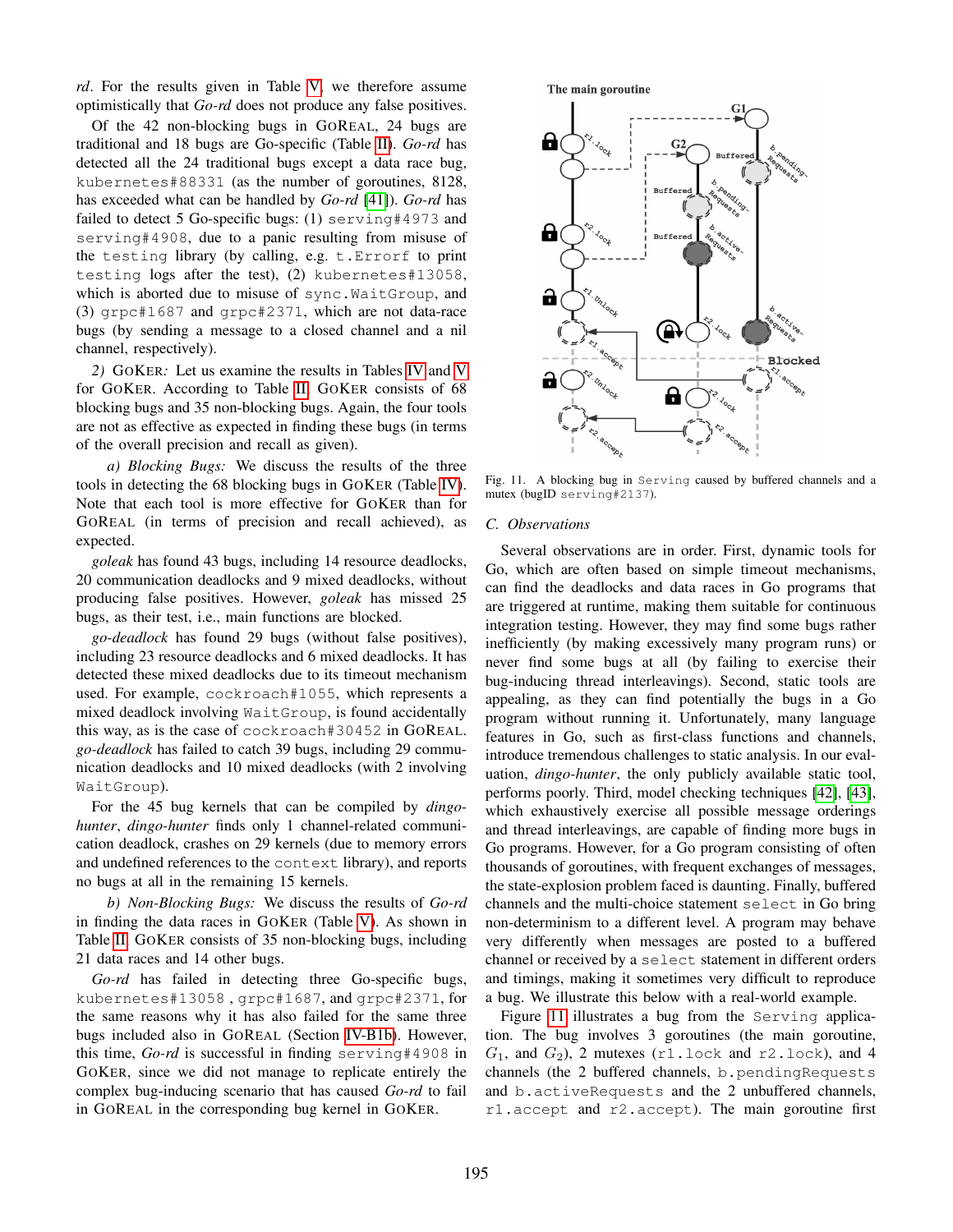acquires  $r1$ . lock and forks  $G_1$ . Then it acquires  $r2$ . lock and forks  $G_2$ . Next, it releases r1.lock and waits for the r1.accept message from  $G_1$ .  $G_1$  and  $G_2$  have the same entry function and perform the same task. In each goroutine, we first post messages to the two buffered channels via b.pendingRequests and b.activeRequests, and then acquire a lock  $(r1.$  lock for  $G_1$  and  $r2.$  lock for  $G_2$ ) to perform a task. After the task is finished, the lock is released and the goroutine posts a message to its assigned channel (r1.accept for  $G_1$  and r2.accept for  $G_2$ ).

After  $G_2$  has posted to the buffered channel b.active-Requests, if the buffer is full,  $G_1$  is blocked when posting to the same channel.  $G_2$  is also blocked at acquiring r2.lock, which is held by the main goroutine. Since  $G_1$  cannot progress, the main goroutine will wait from channel r1.accept forever, causing a deadlock. In practice, we often need to try tens of thousands of times to trigger the bug. This bug can only be triggered when several events (e.g., 2 locking events and 4 messages here) are processed in a specific order.

To summarize, Go concurrency bugs are challenging to detect. Traditional dynamic detection techniques can help report a bug when the bug can be triggered at runtime. However, there are no good solutions on how to reason about bug-triggering test functions and thread interleavings. We believe GoBench can provide insights on how to tackle this challenging problem.

## V. RELATED WORK

<span id="page-9-0"></span>Studies on the Go language. Tu et al. [\[9\]](#page-11-7) conduct an extensive empirical study on different types of concurrency bugs in open-source Go applications. Dilley and Lange [\[8\]](#page-11-6), [\[9\]](#page-11-7) study how different synchronization primitives are used in Go applications. These studies have motivated our work.

There are several static analysis techniques [\[44\]](#page-11-33), [\[45\]](#page-11-34) and verification frameworks [\[13\]](#page-11-29), [\[14\]](#page-11-9), [\[46\]](#page-11-35), [\[47\]](#page-11-36) for Go applications. Midtgaard et al. [\[44\]](#page-11-33) introduce a modular approach that can repeatedly analyze one goroutine at a time to reason about communication between goroutines. The developers of *dingo-hunter* [\[13\]](#page-11-29), [\[14\]](#page-11-9) model Go programs as communicating finite state machines or a process calculus MiGo to further verify potential communication mismatches. In their later work [\[46\]](#page-11-35), they have further extended this model to support verification of safety and liveness issues. These approaches are promising but they only provide partial support for the Go language, as demonstrated in our evaluation. GOBENCH can help researchers evaluate and further improve their approaches.

Benchmarks for concurrency bugs. There are many benchmarks for concurrency bugs in different languages. JBench [\[48\]](#page-11-37) and DataRaceBench [\[49\]](#page-12-0) focus on data races in Java. RADBench [\[50\]](#page-12-1) and JaConTeBe [\[15\]](#page-11-10) are two benchmark suites of concurrency bugs in real world C/C++ applications and Java applications, respectively. In particular, RADBench provides detailed instructions to reproduce bugs and JaCon-TeBe provides bug-triggering test cases. TaxDC [\[51\]](#page-12-2) focuses on concurrency bugs in distributed systems, providing well documented instructions for reproducing each bug. To the best of our knowledge, GOBENCH is the first benchmark suite of real-world Go concurrency bugs, including real-world buggy applications and bug-triggering test functions in containers to ensure portability. Moreover, we have manually created a large set of small bug kernels, which are representative and straightforward to reproduce and reason about.

Concurrency bug detection. There has been a great deal of research on detection techniques for different concurrency issues. For blocking bugs, resource deadlocks are well studied in the past. Static approaches [\[19\]](#page-11-12), [\[21\]](#page-11-38) detect potential deadlocks by checking cycles in lock dependency graphs, which are statically derived from the source code. Dynamic approaches [\[20\]](#page-11-39), [\[22\]](#page-11-40) predict potential deadlocks from execution traces. Both static and dynamic approaches suffer from false positives. The work [\[23\]](#page-11-13) tries to validate reported deadlocks by searching for a bug-triggering interleaving scenario at runtime.

Compared to resource-deadlocks, communication deadlocks are not well-studied. In general, it is undecidable to precisely detect communication deadlocks [\[52\]](#page-12-3). Early detection techniques [\[53\]](#page-12-4), [\[54\]](#page-12-5) focus on detecting communication deadlocks for MPI-based message passing programs. The researchers in [\[18\]](#page-11-11) target communication deadlocks caused by condition variables and propose a trace-based model-checking technique to address the problem. Go introduces new features such as buffered channels. Such Go-specific features, compounded further by using channels and locks together, make it challenging to detect communication deadlocks in Go applications.

Traditional race detectors, e.g., ThreadSanitizer [\[32\]](#page-11-18) and AccuLock [\[55\]](#page-12-6), detect races at runtime by dynamically computing vector clocks [\[56\]](#page-12-7) to infer the happened-before relations between instructions. A race condition is raised if no happenbefore relation exists between two instructions accessing the same shared memory location (such that one of them is a write). The Go runtime provides a built-in race detector. DataCollider [\[27\]](#page-11-17) reduces the runtime overhead by sampling, at the cost of potentially missing real bugs. DCatch [\[57\]](#page-12-8) relies on a set of happens-before rules to model concurrency mechanisms in distributed cloud systems. CloudRaid [\[58\]](#page-12-9) and CrashTuner [\[59\]](#page-12-10) target distributed concurrency bugs and crash-recovery bugs for distributed cloud systems, respectively. Despite these extensive studies, concurrency error detection remains open and challenging.

## VI. CONCLUSION AND FUTURE WORK

<span id="page-9-1"></span>We have built up GOBENCH, the first benchmark suite for Go concurrency bugs. Currently, there are 82 real bugs and 103 extracted bug kernels, all based on reported concurrency issues in popular open-source applications. These bugs cover a variety of different types of concurrency issues, especially Go-specific bugs. GOBENCH is publicly available at *https://github.com/timmyyuan/gobench*. We believe GOBENCH can help researchers develop practical tools for detecting concurrency bugs in real-world Go applications.

In our future work, we plan to further enrich GOBENCH by adding more bugs and more bug kernels. We also plan to incorporate some deterministic-replay techniques to make bugs in GOBENCH easier to reproduce.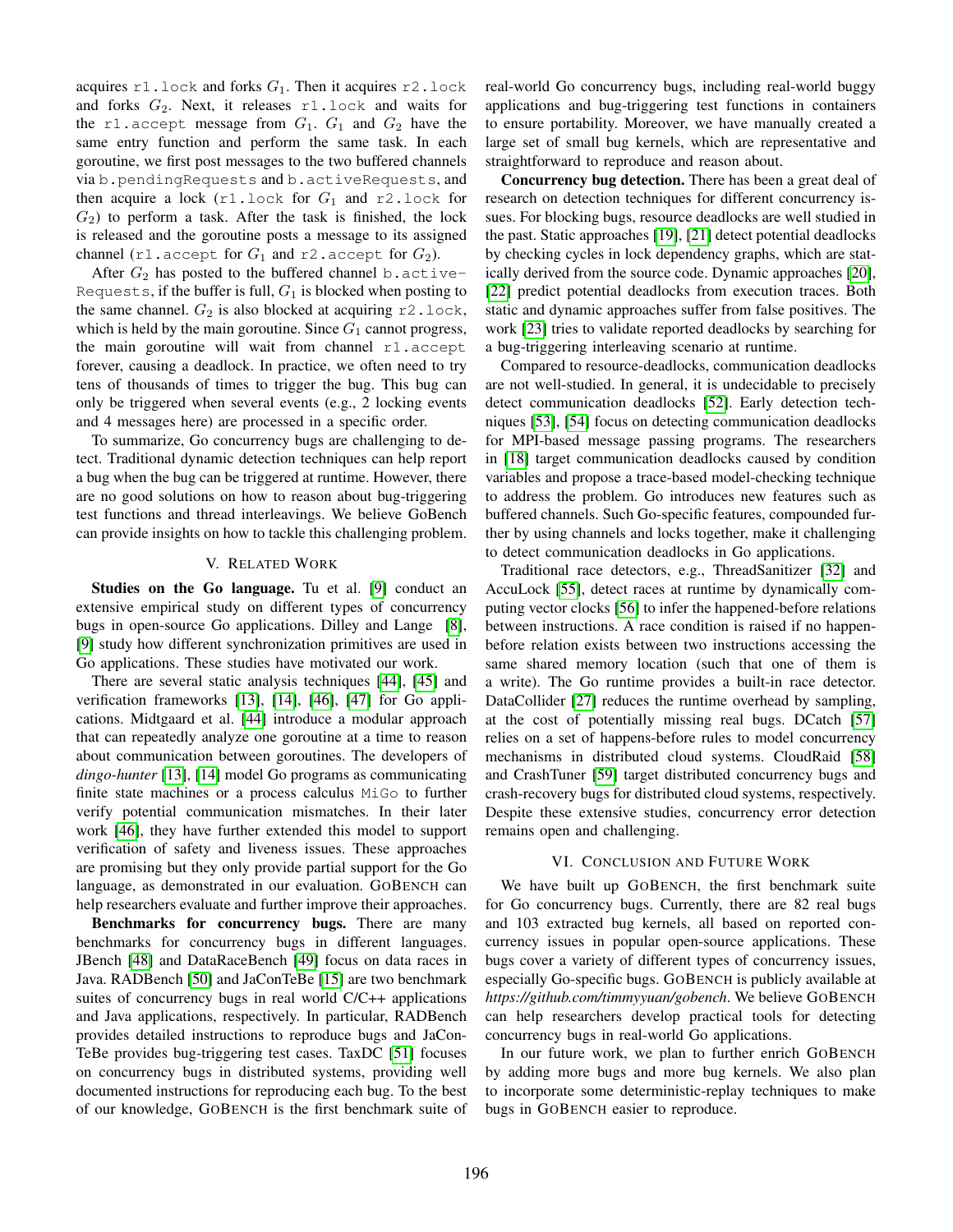# ACKNOWLEDGMENT

This work is supported by National Key R&D Program of China (No. 2016YFB1000201), the Foundation for Innovative Research Groups (61521092), the National Natural Science Foundation of China (61802368, 61872043), and Australian Research Council Grants (DP170103956 and DP180104069).

#### APPENDIX

# *A. Abstract*

This artifact contains all the material required to reproduce the experimental results reported in our paper titled "GoBench: a Benchmark Suite of Real-World Go Concurrency Bugs". Software dependencies are packaged in Dockerfiles and will be downloaded automatically during the evaluation. You can execute the make command and then validate the experimental results in a PDF file. As our experiments contain many flaky tests, some performance numbers may fluctuate slightly.

#### *B. Artifact Check-List (Meta-Information)*

- Programs: Go, Python3, all benchmarks programs compiled by us, and all tools evaluated in the paper.
- Data set: All benchmarks are included in our sources.
- Run-time environment: Docker 19.03.8 or newer.
- Hardware: x64 architecture, at least 6 cores and 16G memory are required.
- Run-time state: Due to a large number of software dependencies, we recommend experimenting on machines with a network bandwidth of more than 10MB/s.
- Metrics: The number of bugs found by each tool, together with some efficiency analysis on the three dynamic tools.
- Output: A PDF containing all the experiment results included in our CGO2021 paper.
- Experiments: Download the source code and run GNU Make.
- How much disk space required (approximately)?: 200 GB.
- How much time is needed to prepare workflow (approximately)?: A few minutes.
- How much time is needed to complete experiments (approximately)?: 40 hours.
- Publicly available?: Yes.
- Code licenses (if publicly available)?: MIT.
- Data licenses (if publicly available)?: MIT.
- Archived (provide DOI)?: 10.6084/m9.figshare.13257023

#### *C. Description*

*1) How Delivered:* The source files can be downloaded at: [https://figshare.com/articles/software/gobench-cgo21](https://figshare.com/articles/software/gobench-cgo21_tar/13257023)\_tar/13257023

*2) Hardware Dependencies:* Our artifact evaluation requires at least 6 cores and 16GB of memory. In the paper, we have done our experiments on a virtual machine with 1TB SSD, 64GB memory and 16 cores Intel Xeon processors.

*3) Software Dependencies:* The artifact is tested on Ubuntu 20.04, with Docker 19.03.8 and GNU Make 4.2.1.

*4) Data Sets:* We have packaged all the data sets. In the gobench-cgo21 directory, except for the source code used for running GOBENCH, we have packaged all the data sets of GOBENCH in a directory called gobench. In more detail, gobench is organized as follows:

• The configures directory contains the files in json format, recording the type of each bug in GOKER and GOREAL and describing how to generate the Dockerfiles corresponding to the bugs in GOREAL. These files can be used by researchers and developers to add new bugs.

The data sets of GOKER and GOREAL reside in goker and goreal, respectively. Under the two directories, each bug is placed in its own directory, which is named like <project>/<pull id>. Each bug's own directory contains a README.md file to describe the bug.

The experimental startup environments of GOKER and GOREAL are packaged in Dockerfiles in the dockerfiles directory. All source codes and Dockerfiles changed to experiment with different tools we mentioned in Section [IV](#page-6-0) will dynamically generated during the evaluation and finally output to the evaluation directory.

#### *D. Installation*

Docker and GNU Make need to be installed in advance. On Ubuntu20.04, run

apt update && apt install -y build-essential docker.io tar \$ systemctl **enable** docker

For non-root users, you need to make sure that docker can run under non-root privileges [\[60\]](#page-12-11).

#### *E. Experiment Workflow*

To evaluate GOBENCH, you need to download the archive and unzip it by:

\$ tar -xvf gobench-cgo21.tar

To run all the experiments, you need to enter the gobench-cgo21 directory and run:

\$ **cd** gobench-cgo21/ \$ **make** all

These commands finally generate a PDF file named artifact.pdf in the same directory.

You can also evaluate GOKER and GOREAL separately. To evaluate GOKER, run:

\$ **make** goker

This command will run *Go-rd*, *goleak*, *go-deadlock* and *dingo-hunter* successively and generate intermediate files ending with goker.json in the result directory. Their name prefixes should make it clear how these files are related to the results listed in Tables [IV](#page-7-1) and [V](#page-7-2) and Figure [10](#page-7-0) in the paper. Similarly, you can use the following command to evaluate GOREAL:

#### \$ **make** goreal

This command will run *Go-rd*, *goleak* and *go-deadlock* successively. The generated results will be saved in intermediate files ending with goreal.json. After having done both, you can run the command below to make a human-readable PDF file (i.e. artifact.pdf):

## \$ **make** pdf

artifact.pdf will contain Table [IV,](#page-7-1) Table [V](#page-7-2) and Figure [10](#page-7-0) in Section [IV.](#page-6-0)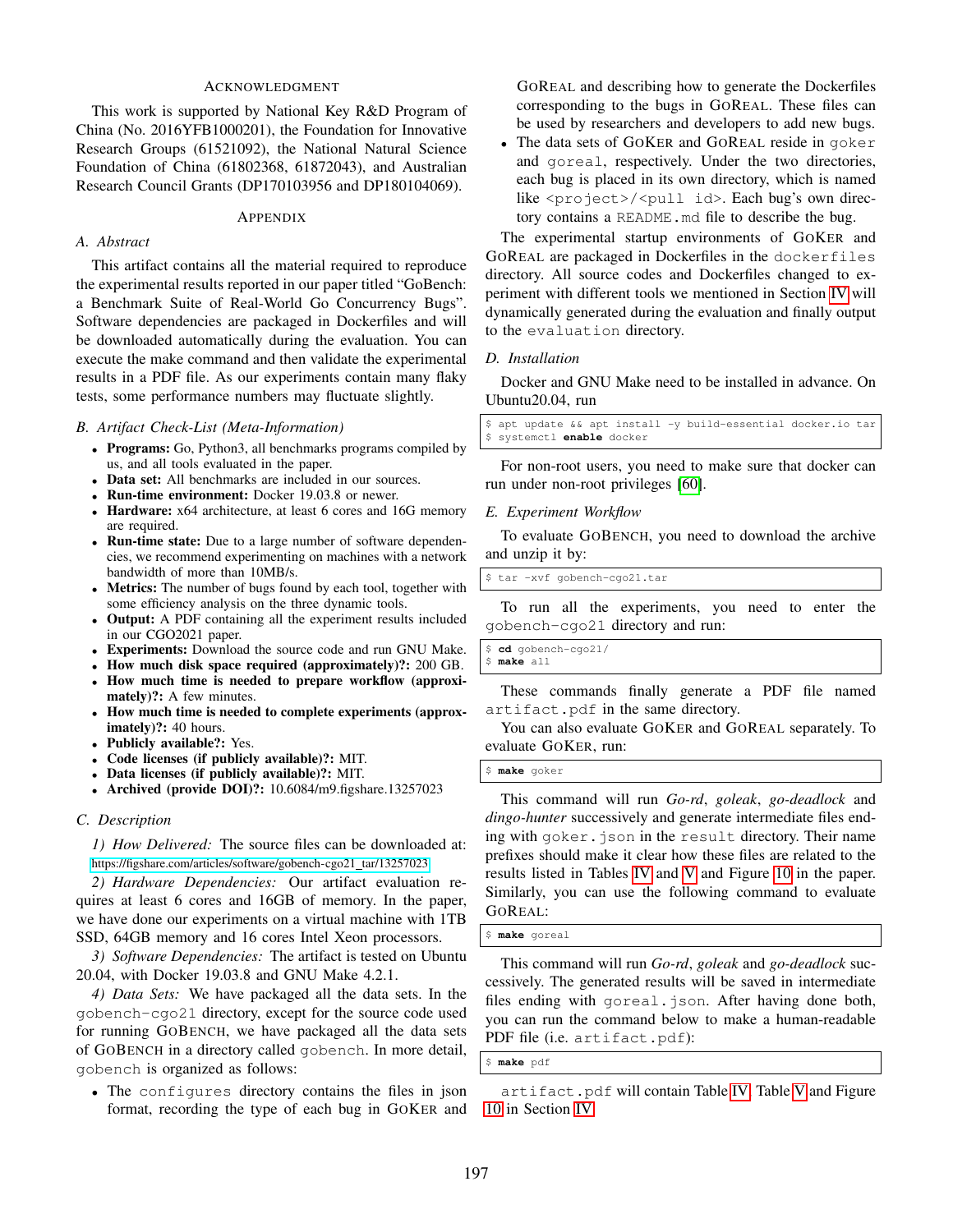## *F. Evaluation and Expected Result*

All intermediate output log files are stored in the evaluation directory. In this directory, each evaluated tool will have its own directory. For example, *Go-rd* will have a directory named gobench-go-rd to store log files of experiments for *Go-rd*. The log directories of other tools can be deduced in the same way. Under the directory of each tool, there are two directories goker and goreal, corresponding to GOKER and GOREAL respectively (*dingohunter* only has goker). In these two directories, each bug still has its corresponding sub-directory.

For each evaluation, the expected results (i.e. Tables [IV](#page-7-1) and [V](#page-7-2) and Figure [10\)](#page-7-0) are stored in the result directory, and these data will eventually appear in artifact.pdf.

## **REFERENCES**

- <span id="page-11-0"></span>[1] Google. (2020) The go language. [Online]. Available:<https://golang.org/>
- <span id="page-11-1"></span>[2] Github. (2020) Fastest growing languages. [Online]. Available: <https://octoverse.github.com/>
- <span id="page-11-2"></span>[3] Docker. (2020) Docker. [Online]. Available:<https://www.docker.com/>
- <span id="page-11-3"></span>[4] CNCF. (2020) Kubernetes. [Online]. Available:<https://kubernetes.io/>
- <span id="page-11-4"></span>[5] Google. (2020) The go programming language specification. [Online]. Available:<https://golang.org/ref/spec>
- [6] C. A. R. Hoare, "Communicating sequential processes," *Communications of the ACM*, vol. 21, no. 8, pp. 666–677, 1978.
- <span id="page-11-5"></span>[7] Wikipedia contributors, "Communicating sequential processes Wikipedia, the free encyclopedia," 2019, [Online; accessed 29- February-2020]. [Online]. Available: [https://en.wikipedia.org/w/index.](https://en.wikipedia.org/w/index.php?title=\Communicating_sequential_processes&oldid=929583991) php?title=\Communicating sequential [processes&oldid=929583991](https://en.wikipedia.org/w/index.php?title=\Communicating_sequential_processes&oldid=929583991)
- <span id="page-11-6"></span>[8] N. Dilley and J. Lange, "An empirical study of messaging passing concurrency in go projects," in *2019 IEEE 26th International Conference on Software Analysis, Evolution and Reengineering (SANER)*. IEEE, 2019, pp. 377–387.
- <span id="page-11-7"></span>[9] T. Tu, X. Liu, L. Song, and Y. Zhang, "Understanding real-world concurrency bugs in go," in *Proceedings of the Twenty-Fourth International Conference on Architectural Support for Programming Languages and Operating Systems*, 2019, pp. 865–878.
- <span id="page-11-8"></span>[10] sasha s. (2016) Online deadlock detection in go (golang). [Online]. Available:<https://github.com/sasha-s/go-deadlock>
- <span id="page-11-27"></span>[11] uber go. (2017) Goroutine leak detector. [Online]. Available: [https:](https://github.com/uber-go/goleak) [//github.com/uber-go/goleak](https://github.com/uber-go/goleak)
- <span id="page-11-28"></span>[12] fortytw2. (2017) Goroutine leak detector. [Online]. Available: [https:](https://github.com/fortytw2/leaktest) [//github.com/fortytw2/leaktest](https://github.com/fortytw2/leaktest)
- <span id="page-11-29"></span>[13] N. Ng and N. Yoshida, "Static deadlock detection for concurrent go by global session graph synthesis," in *Proceedings of the 25th International Conference on Compiler Construction*, 2016, pp. 174–184.
- <span id="page-11-9"></span>[14] J. Lange, N. Ng, B. Toninho, and N. Yoshida, "Fencing off go: Liveness and safety for channel-based programming," *ACM SIGPLAN Notices*, vol. 52, no. 1, pp. 748–761, 2017.
- <span id="page-11-10"></span>[15] Z. Lin, D. Marinov, H. Zhong, Y. Chen, and J. Zhao, "Jacontebe: A benchmark suite of real-world java concurrency bugs (t)," in *2015 30th IEEE/ACM International Conference on Automated Software Engineering (ASE)*. IEEE, 2015, pp. 178–189.
- [16] E. G. Coffman, M. Elphick, and A. Shoshani, "System deadlocks," *ACM Computing Surveys (CSUR)*, vol. 3, no. 2, pp. 67–78, 1971.
- [17] M. Singhal, "Deadlock detection in distributed systems," *Computer*, vol. 22, no. 11, pp. 37–48, 1989.
- <span id="page-11-11"></span>[18] P. Joshi, M. Naik, K. Sen, and D. Gay, "An effective dynamic analysis for detecting generalized deadlocks," in *Proceedings of the eighteenth ACM SIGSOFT international symposium on Foundations of software engineering*, 2010, pp. 327–336.
- <span id="page-11-12"></span>[19] K. Sen, D. Gay, M. Naik, and C.-S. Park, "Effective static deadlock detection," in *2009 31st International Conference on Software Engineering (ICSE 2009)*, 2009, pp. 386–396.
- <span id="page-11-39"></span>[20] P. Joshi, C.-S. Park, K. Sen, and M. Naik, "A randomized dynamic program analysis technique for detecting real deadlocks," in *Proceedings of the 30th ACM SIGPLAN Conference on Programming Language Design and Implementation*, 2009, pp. 110–120.
- <span id="page-11-38"></span>[21] D. Kroening, D. Poetzl, P. Schrammel, and B. Wachter, "Sound static deadlock analysis for c/pthreads," in *Proceedings of the 31st IEEE/ACM International Conference on Automated Software Engineering*, 2016, pp. 379–390.
- <span id="page-11-40"></span>[22] M. Samak and M. K. Ramanathan, "Trace driven dynamic deadlock detection and reproduction," in *Proceedings of the 19th ACM SIGPLAN symposium on Principles and practice of parallel programming*, 2014, pp. 29–42.
- <span id="page-11-13"></span>[23] Y. Cai and Q. Lu, "Dynamic testing for deadlocks via constraints," *IEEE Transactions on Software Engineering*, vol. 42, no. 9, pp. 825–842, 2016.
- <span id="page-11-14"></span>[24] (2015) Fix kubelet deadlock. [Online]. Available: [https://github.com/](https://github.com/kubernetes/kubernetes/pull/10182) [kubernetes/kubernetes/pull/10182](https://github.com/kubernetes/kubernetes/pull/10182)
- <span id="page-11-15"></span>[25] (2019) sql: fix data race in validatechecks. [Online]. Available: <https://github.com/cockroachdb/cockroach/pull/35501>
- <span id="page-11-16"></span>[26] (2018) [galley] fix data race. [Online]. Available: [https://github.com/](https://github.com/istio/istio/pull/8967) [istio/istio/pull/8967](https://github.com/istio/istio/pull/8967)
- <span id="page-11-17"></span>[27] J. Erickson, M. Musuvathi, S. Burckhardt, and K. Olynyk, "Effective data-race detection for the kernel." in *OSDI*, vol. 10, no. 10, 2010, pp.  $1 - 16$ .
- [28] L. Chew and D. Lie, "Kivati: fast detection and prevention of atomicity violations," in *Proceedings of the 5th European conference on Computer systems*, 2010, pp. 307–320.
- [29] Q. Zhou, L. Li, L. Wang, J. Xue, and X. Feng, "May-happen-inparallel analysis with static vector clocks," in *Proceedings of the 2018 International Symposium on Code Generation and Optimization*, 2018, pp. 228–240.
- [30] Y. Smaragdakis, J. Evans, C. Sadowski, J. Yi, and C. Flanagan, "Sound predictive race detection in polynomial time," *ACM Sigplan Notices*, vol. 47, no. 1, pp. 387–400, 2012.
- [31] S. Lu, J. Tucek, F. Qin, and Y. Zhou, "Avio: detecting atomicity violations via access interleaving invariants," *ACM SIGOPS Operating Systems Review*, vol. 40, no. 5, pp. 37–48, 2006.
- <span id="page-11-18"></span>[32] K. Serebryany and T. Iskhodzhanov, "Threadsanitizer: data race detection in practice," in *Proceedings of the workshop on binary instrumentation and applications*, 2009, pp. 62–71.
- <span id="page-11-19"></span>[33] (2020) Data race detector. [Online]. Available: [https://golang.org/doc/](https://golang.org/doc/articles/race_detector.html) articles/race [detector.html](https://golang.org/doc/articles/race_detector.html)
- <span id="page-11-20"></span>[34] C. Labs. (2020) Cockroachdb. [Online]. Available: [https://www.](https://www.cockroachlabs.com/) [cockroachlabs.com/](https://www.cockroachlabs.com/)
- <span id="page-11-21"></span>[35] istio community. (2015) Istio. [Online]. Available:<https://istio.io/>
- <span id="page-11-22"></span>[36] (2020) Hugo. [Online]. Available:<https://gohugo.io/>
- <span id="page-11-23"></span>[37] (2020) Syncthing. [Online]. Available:<https://syncthing.net/>
- <span id="page-11-24"></span>[38] (2020) Knative serving. [Online]. Available: [https://knative.dev/docs/](https://knative.dev/docs/serving/) [serving/](https://knative.dev/docs/serving/)
- <span id="page-11-25"></span>[39] (2020) Etcd. [Online]. Available:<https://etcd.io/>
- <span id="page-11-26"></span>[40] (2020) grpc. [Online]. Available:<https://github.com/grpc/grpc-go>
- <span id="page-11-30"></span>[41] (2020) failure with limit on ... simultaneously alive goroutines is exceeded. [Online]. Available: [https://github.com/golang/go/issues/](https://github.com/golang/go/issues/38184) [38184](https://github.com/golang/go/issues/38184)
- <span id="page-11-31"></span>[42] T. Leesatapornwongsa and H. S. Gunawi, "Samc: a fast model checker for finding heisenbugs in distributed systems," in *ISSTA*, 2015, pp. 423– 427.
- <span id="page-11-32"></span>[43] J. F. Lukman, H. Ke, C. A. Stuardo, R. O. Suminto, D. H. Kurniawan, D. Simon, S. Priambada, C. Tian, F. Ye, T. Leesatapornwongsa *et al.*, "Flymc: Highly scalable testing of complex interleavings in distributed systems," in *Proceedings of the Fourteenth EuroSys Conference 2019*. ACM, 2019, p. 20.
- <span id="page-11-33"></span>[44] J. Midtgaard, F. Nielson, and H. R. Nielson, "Process-local static analysis of synchronous processes," in *International Static Analysis Symposium*. Springer, 2018, pp. 284–305.
- <span id="page-11-34"></span>[45] K. Stadtmüller, M. Sulzmann, and P. Thiemann, "Static trace-based deadlock analysis for synchronous mini-go," in *Asian Symposium on Programming Languages and Systems*. Springer, 2016, pp. 116–136.
- <span id="page-11-35"></span>[46] J. Lange, N. Ng, B. Toninho, and N. Yoshida, "A static verification framework for message passing in go using behavioural types," in *Proceedings of the 40th International Conference on Software Engineering*, 2018, pp. 1137–1148.
- <span id="page-11-36"></span>[47] J. K. Hinrichsen, J. Bengtson, and R. Krebbers, "Actris: Session-type based reasoning in separation logic," *Proceedings of the ACM on Programming Languages*, vol. 4, no. POPL, pp. 1–30, 2019.
- <span id="page-11-37"></span>[48] J. Gao, X. Yang, Y. Jiang, H. Liu, W. Ying, and X. Zhang, "Jbench: A dataset of data races for concurrency testing," in *Proceedings of the 15th International Conference on Mining Software Repositories*, 2018, pp. 6–9.